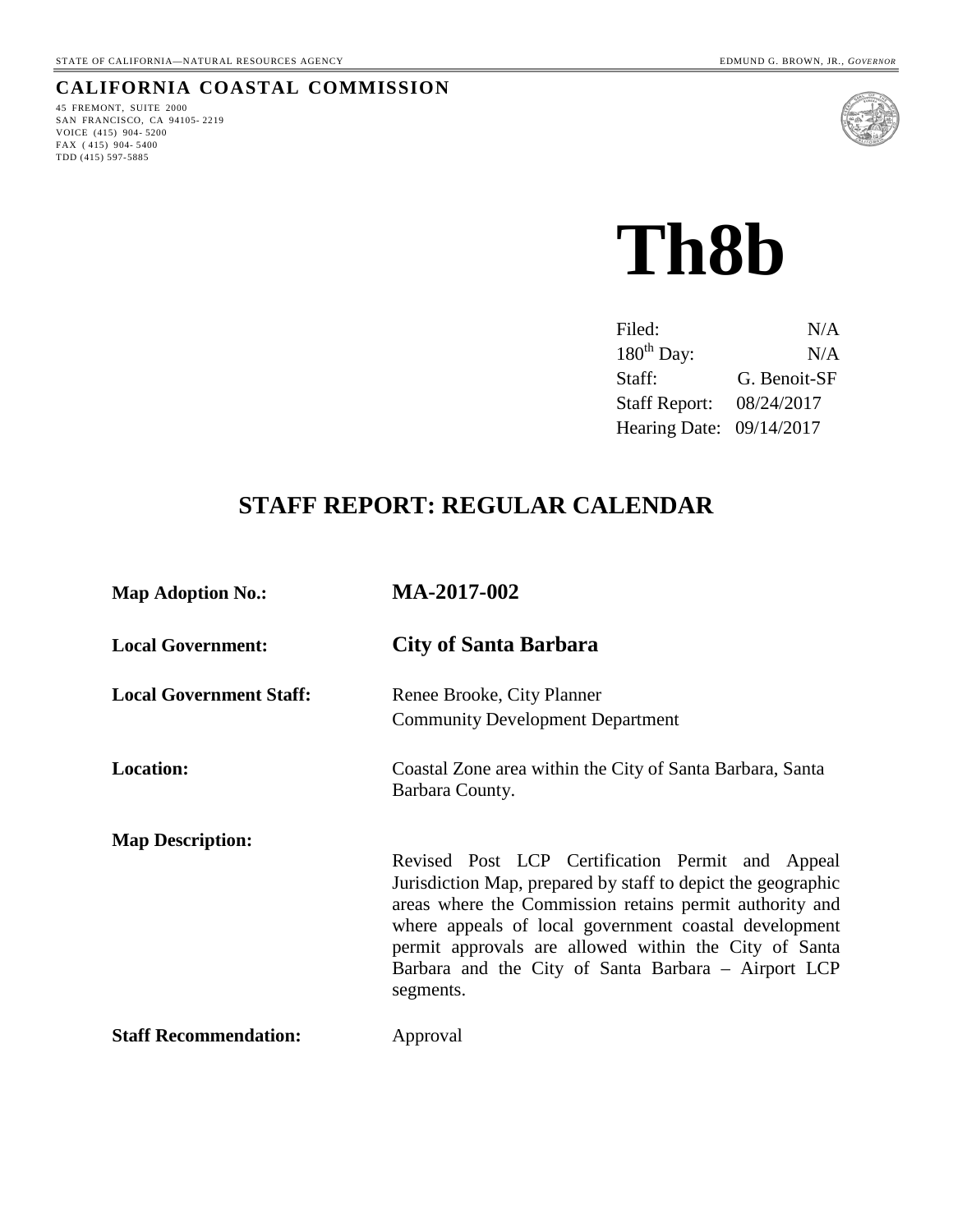## **SUMMARY OF STAFF RECOMMENDATION**

The staff recommends that the Commission **approve** the revised map prepared by staff, which show the geographic areas where the Commission retains permit authority pursuant to California Coastal Act Section 30519(b) and where appeals of the City of Santa Barbara coastal development permit actions are allowed pursuant to Coastal Act Section  $30603(a)(1)$  $30603(a)(1)$  $30603(a)(1)$  and  $(2).<sup>1</sup>$ 

# **TABLE OF CONTENTS**

| $A_{\cdot}$   |  |
|---------------|--|
| <b>B.</b>     |  |
| $\mathcal{C}$ |  |
| D.            |  |
| E.            |  |
|               |  |

## **APPENDICES**

Appendix A – [List of Substantive File Documents](#page-12-0) Appendix B – [Relevant Public Resources Code Sections](#page-13-0) Appendix C – [Relevant Code of Regulation Sections](#page-15-0)

## **EXHIBITS**

Exhibit 1 – [Post LCP Certification Permit and Appeal Jurisdiction Index Map: County of Santa](https://documents.coastal.ca.gov/reports/2017/9/Th8b/Th8b-9-2017-exhibits.pdf)  [Barbara](https://documents.coastal.ca.gov/reports/2017/9/Th8b/Th8b-9-2017-exhibits.pdf)

Exhibit 2 – [Revised Post LCP Certification Permit and Appeal Jurisdiction Map: City of Santa](https://documents.coastal.ca.gov/reports/2017/9/Th8b/Th8b-9-2017-exhibits.pdf)  [Barbara](https://documents.coastal.ca.gov/reports/2017/9/Th8b/Th8b-9-2017-exhibits.pdf)

<span id="page-1-0"></span> <sup>1</sup> The California Coastal Act is found in the Public Resources Code, sections 30000 *et seq.*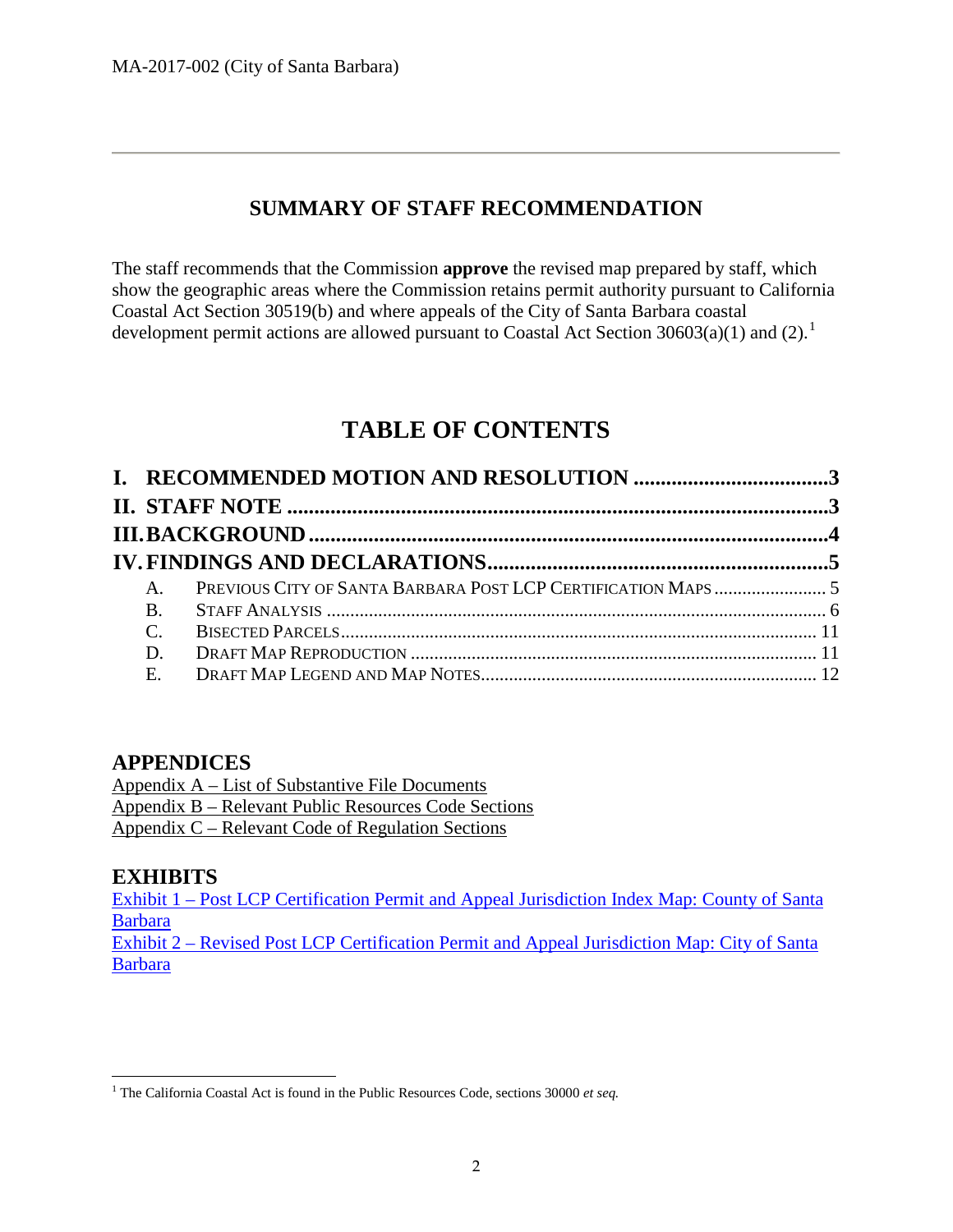## <span id="page-2-0"></span>**I. RECOMMENDED MOTION AND RESOLUTION**

#### **Motion:**

*I move that the Commission approve the revised City of Santa Barbara Post LCP Certification Permit and Appeal Jurisdiction Map prepared by staff for MA-2017- 002 pursuant to the staff recommendation.*

Staff recommends a **YES** vote on the foregoing motion. Passage of this motion will result in approval of the City of Santa Barbara Post LCP Certification Permit and Appeal Jurisdiction (Post Cert.) map and adoption of the following resolution and findings. The motion passes only by affirmative vote of a majority of the Commissioners present.

#### **Resolution:**

*The Commission hereby approves Map Adoption MA-2017-002 and adopts the findings set forth below on grounds that the revised map depicts the areas where the Commission retains permit authority pursuant to Coastal Act Section 30519(b), and where appeals of City of Santa Barbara coastal development permits are allowed pursuant to Coastal Act Section 30603(a)(1) and (a)(2).*

## <span id="page-2-1"></span>**II. STAFF NOTE**

Local jurisdictions without adopted Post Cert. maps require map adoption in conjunction with and following Commission actions to certify its Local Coastal Program  $(LCP)$ .<sup>[2](#page-2-2)</sup> After the initial adoption, map revisions can be made from time to time to incorporate updates that reflect changing conditions in the Coastal Zone environment upon which the boundaries are based, and to make corrections or refinements including but not limited to those made possible by the use of more accurate data and modern mapping technology. The timing of revisions to a city or county's Post Cert. map is usually coordinated with LCP updates.

The use of geographic information system (GIS) software is presently an integral part of the map adoption, revision, and update process underway throughout the Coastal Zone, and maps that the Commission adopts through these actions will be distributed primarily in digital form in order to allow the widest possible use of consistent, official information.

<span id="page-2-2"></span> $2$  The City of Santa Barbara LCP segment was certified by the Commission on 11/12/1986 and the City of Santa Barbara – Airport LCP segment was certified by the Commission on 12/11/1991. The City of Santa Barbara Post LCP Certification Permit and Appeal Jurisdiction map was certified by the Commission on 07/17/1991.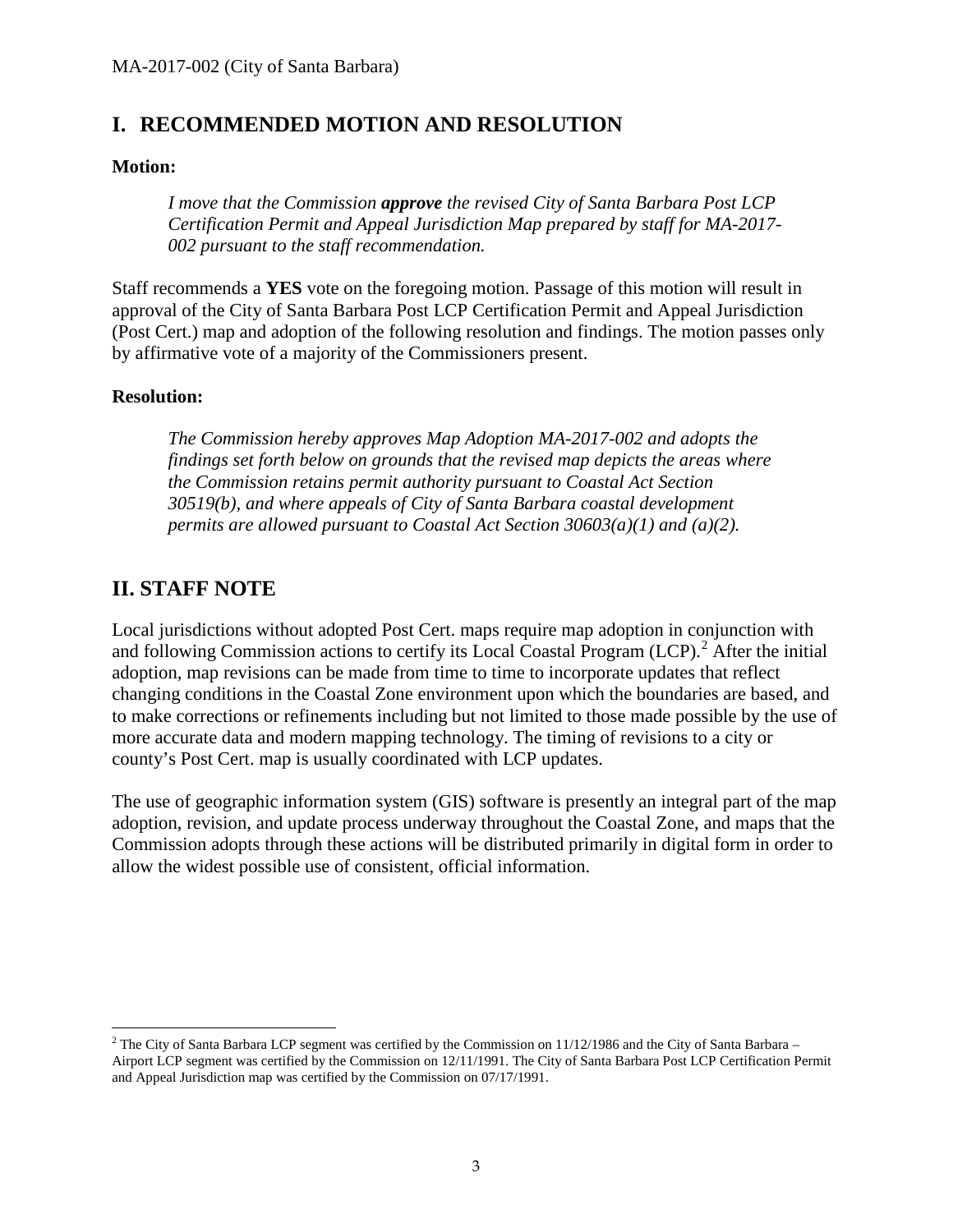## <span id="page-3-0"></span>**III. BACKGROUND**

After the Commission certifies a local government's LCP, permit authority within that jurisdiction is delegated to that local government. However, pursuant to Section 30519(b) of the Coastal Act, the Commission retains permit authority after LCP certification over developments occurring on tidelands, submerged lands, and public trust lands, whether filled or unfilled, lying within the Coastal Zone. The Commission may transfer permit authority to the local government for public trust lands that are determined by the Commission to be filled, developed, and in an area committed to urban uses pursuant to Section [3](#page-3-1)0613 of the Coastal Act.<sup>3</sup>

In addition to the Commission's retained permit jurisdiction, subsections (a) and (b) of Section 30603 of the Coastal Act define certain areas and types of development for which actions by the local government may be appealed to the Commission. Geographic appeal jurisdiction is retained, for example, on lands within 100 feet of a stream's top of bank or wetlands, lands subject to the public trust that are no longer within the Commission's retained jurisdiction, lands within 300 feet of coastal bluffs, beaches, or the Mean High Tide Line (MHTL), and lands between the sea and the First Public Road (FPR) paralleling the sea.

The Commission's administrative regulations (14 CCR Section 13576) provide that a map, or maps, portraying the areas of continuing Commission permit and appeal jurisdiction be adopted in conjunction with the final LCP certification. An update procedure is also described and provides the basis for revision and re-adoption of maps by the Commission. Within these regulations is implicit the idea that, while the adopted maps should portray the various jurisdiction boundaries as accurately as possible, they remain only a depiction, a cartographic representation and not a static definition of the Commission's jurisdiction, and should not be used on their own without field determination procedures to establish a precise boundary location. Conditions on the ground may change, and thus conditions on the ground control permit and appeal jurisdiction boundary location regardless of how accurate the mapped boundary may be at the time of adoption of this map. This type of scenario warrants revision of the maps using the update procedures.

The Commission continues to develop its GIS capabilities and has created parcel level accuracy GIS data for permit and appeal jurisdiction boundaries covering the City of Santa Barbara. The Commission's district staff and City staff have reviewed the current GIS-based version of the Post Cert. map and refinements have been made to reflect their comments and concerns. The City has reviewed and supports the revised Post Cert. map prepared by staff and included herein as Exhibit 2.

#### Coastal Zone Boundary

When the Coastal Act was passed in 1976, the Coastal Zone was defined as the area depicted on a set of twenty-one 1: 62,500 scale maps (1 inch equals approx. 1 mile) adopted by the

<span id="page-3-1"></span><sup>&</sup>lt;sup>3</sup> The City of Santa Barbara has not requested that the Commission transfer permit authority pursuant to Section 30613 of the Coastal Act for any filled, former tidelands located within the City limits as part of this map revision. The Commission did however transfer permit jurisdiction for filled, former tidelands to the City as part of two previous Post LCP Certification map adoptions; 1986 and 1991.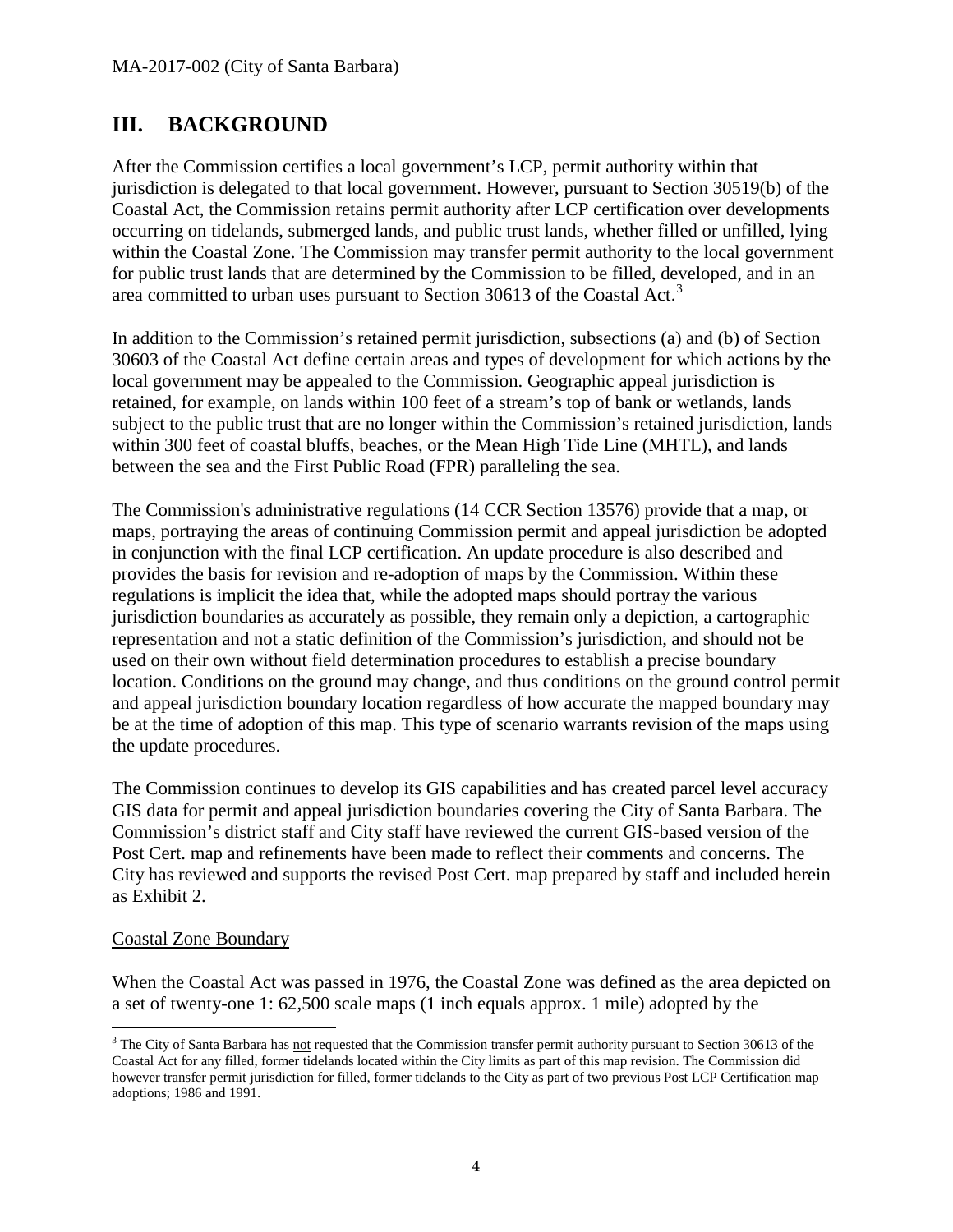legislature. As required by Coastal Act section 30103(b), in March 1977, the Coastal Commission adopted a set of one hundred sixty-one 1: 24,000 scale maps (1 inch equals 2000 feet) that were intended to be a conformed copy of the 1:62,500 scale maps adopted by the legislature. A 1978 Attorney General's opinion (63 Ops.Cal.Atty.Gen.107) confirmed that the maps, rather than the generalized language in the Coastal Act, defined the geographic extent of the Coastal Zone.

The Commission's GIS and Mapping staff has been working in recent years to develop a fully digital cadastral (parcel-level detail) Coastal Zone Boundary.<sup>[4](#page-4-2)</sup> The resulting product is fully consistent with the hand drawn Coastal Zone Boundary maps adopted by the Commission in March of 1977, but provides a vast improvement over the current (paper-based) 1:24,000 scale Coastal Zone Boundary. The digital version of the line is based on the best available current technology and improves the precision with which boundary determinations may be made.

# <span id="page-4-0"></span>**IV. FINDINGS AND DECLARATIONS**

## <span id="page-4-1"></span>**A. PREVIOUS CITY OF SANTA BARBARA POST LCP CERTIFICATION PERMIT AND APPEAL JURISDICTION MAPS**

During the late 1970's and early 1980's, the Commission's Mapping program began a project to complete Post Cert. maps for all local governments within or partly within the Coastal Zone. The first effort consisted of producing a set of 161 draft maps using the USGS 7.5 minute quadrangle base (scale 1:24,000 or 1 inch equals 2000 feet), which was completed in 1981. The primary purpose of this project was to provide a consistent, statewide view of the permit and appeal

<span id="page-4-2"></span><sup>&</sup>lt;sup>4</sup> The digital version of the Coastal Zone Boundary displayed on Exhibit 1 and 2 and referenced herein is a conformed copy of the official 1:24,000 scale boundary and reflects legislative changes and Coastal Commission minor boundary adjustments made since March 1977. It is displayed for illustrative purposes only.

For CZB segments where a road or railroad right of way, a property boundary or other boundaries such as municipal boundaries, section lines, and land grants control the precise location of the CZB, polylines representing the CZB were created using the most recent version of the County's parcel dataset as a base. With the current, official 1:24,000 scale CZB maps as a reference, segments of CZB were "heads-up" digitized and snapped to vertices in the parcel layer features (parcels, roads, city boundaries, etc.) that control the location of the boundary. The digitizing and snapping were done at a minimum display scale of 1:1000 creating cadastral level accuracy CZB segments intended primarily for use at 1:2000, 1:5,000 and smaller scales.

For CZB segments where a road or railroad right of way, a property boundary or other boundaries such as municipal boundaries, section lines, and land grants do not control the precise location of the CZB, polylines representing the CZB were created using the georeferenced scans of the current adopted version of the 1:24,000 scale CZB maps. Segments of CZB were "heads-up" digitized along the landward edge of the delineated 1:24,000 scale CZB for all areas where the CZB meanders at varying distances from the shoreline, or along, around, adjacent to, or offset from coastal topographic features such as ridgelines, bays, lagoons, and estuaries, to a maximum of five miles inland from the MHTL. The digitizing was done at a minimum display scale of 1:1,000 and each segment was snapped to the segments created in the other process step described above. These various cadastral CZB segments are intended to follow the parcel layer features that form their basis; however, it is understood that they remain cartographic depictions and are therefore not intended to represent a set of surveyed boundaries. They were prepared with all of the care and precision required for creating thematic boundaries and maps intended for use in the planning and regulatory work of the Coastal Commission. The accuracy of the boundary segment locations is ultimately dependent on the accuracy of the parcel layer, USGS quads, and the georeferencing process. The segments of boundary created in this process are not intended to replace or eliminate the potential need for a formal Coastal Zone Boundary determination made by the Commission staff.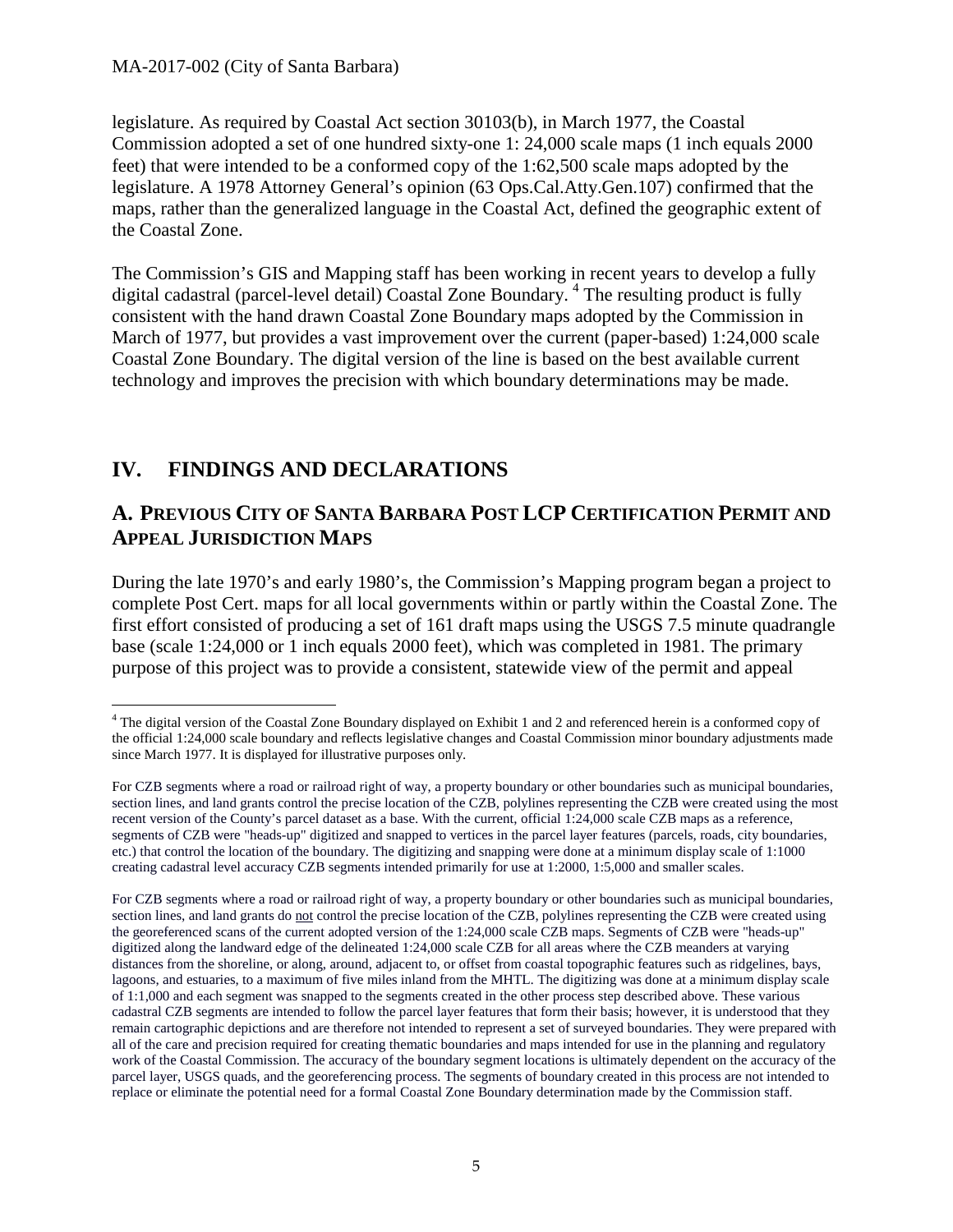boundaries for review by the local government staff, Commission staff, and other interested parties. It was fully anticipated that these maps would be reviewed and revised or refined, as indicated by the map notes and general correspondence sent out with maps for review. The area of the Coastal Zone within the City of Santa Barbara is covered by map sheets 124 and 125, the Goleta and Santa Barbara quadrangles.

Detailed cadastral (parcel) scale Post Cert. maps of the City of Santa Barbara were subsequently adopted by the Commission. The Commission first adopted the Post Cert. map for the City of Santa Barbara (City) LCP segment on November 12, 1986. At that time, the municipal airport was an Area of Deferred Certification (ADC), and the map adoption did not apply to this portion of the City. The Commission reviewed and approved the LCP for the City of Santa Barbara - Airport (Airport) LCP segment in 1991 (certified with suggested modifications June 14, 1991) and subsequently certified the revised City of Santa Barbara Post Cert. map in July, 1991 using a 1:12,000 scale (1 inch equals 1000 feet) base map obtained from the City to include both the City and Airport LCP segments. These maps were approved with provisions for transfer of permit authority to the City in 12 specific areas within the City LCP segment and portions of the municipal airport that were developed with runways, structures, roadways, paved areas, and other areas associated with airport use in the Airport segment of the LCP.

## <span id="page-5-0"></span>**B. STAFF ANALYSIS**

The depiction of the Commission's permit and appeal jurisdictions on the City of Santa Barbara Post Cert. map presents no significant areas of controversy affecting the map adoption at this time. Coastal Commission staff has reviewed the revised Post Cert. map and jurisdictional boundaries with City staff and on previous occasions consulted with the staff of the State Lands Commission about the granted tidelands located within the City. The Coastal Commission's retained permit jurisdiction consists entirely of lands seaward of the MHTL and public trust lands or historic tidelands, whether filled or unfilled. Its appeal jurisdiction boundary encompasses lands seaward of the first public road paralleling the sea (FPR). The route of the designated FPR is set forth in the section entitled: **First Public Road Description**. In areas inland of the FPR the appeals jurisdiction may include areas 300 feet from the MHTL, 300 feet from the inland extent of the beach, 300 feet from the top of coastal bluffs, and also 100 feet from the upland boundaries of wetlands and streams.

As mentioned earlier in the **Background** section, while the maps portray the various jurisdiction boundaries as accurately as possible, they remain only a depiction, a cartographic representation, and not a static definition of the Commission's jurisdiction, and should not be used on their own without field determination procedures to establish a precise boundary location. Conditions on the ground may change, and thus conditions on the ground control permit and appeal jurisdiction boundary locations regardless of how accurate the mapped boundary may be at the time of map adoption.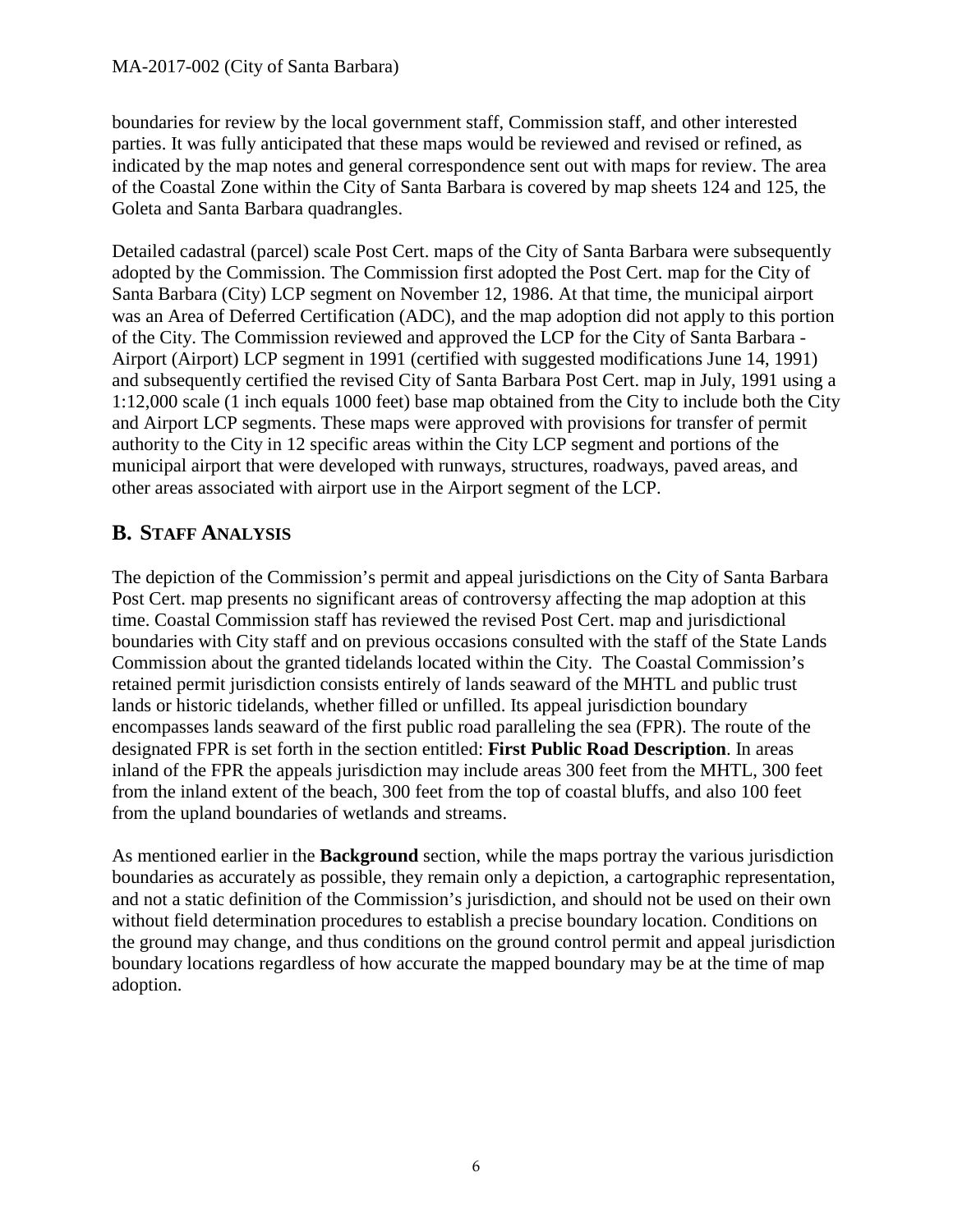#### CITY OF SANTA BARBARA LCP SEGMENT

#### **Permit Jurisdiction**

Geographically, the Commission's original permit jurisdiction in the City LCP segment includes tidelands, submerged lands, and public trust lands including former tidelands.<sup>[5](#page-6-0)</sup> The primary sources for determining the Commission's continuing permit jurisdiction in the City LCP segment are: the contemporary USFWS National Wetland Inventory dataset covering this area; vertical and oblique coastal aerial photography; Post Cert. maps 124 and 125; the Goleta and Santa Barbara quadrangles; the map set showing potential public trust lands prepared for the Coastal Commission by the State Lands Commission staff in the late 1970's using, among other sources, tide and submerged land grant documents; historical US Coast Survey (now known as the National Geodetic Survey) topographic maps from the  $19<sup>th</sup>$  century; and high resolution LiDAR Digital Elevation Model data provided by the City.

Review of the above-referenced primary source materials indicates that the Commission's continuing permit jurisdiction in the City LCP segment exists only on lands lying below the mean high tide line (MHTL), and on potential or historical public trust lands (Exhibit 2). For the purposes of the Post Cert. map proposed for adoption by the Commission for the City, the landward boundary of the Commission's retained permit jurisdiction has been drawn to follow a combination of the tidelands, submerged lands and filled tidelands upon, in and under the Pacific Ocean, the inland extent of the active beach and marine and estuarine intertidal zones as mapped by the US Fish and Wildlife Service in its National Wetlands Inventory (NWI), and as evidenced by high resolution LiDAR and aerial imagery of the City LCP segment.

These maps, photos, and other documents and information were analyzed to establish the public trust component, when that is the controlling permit boundary criterion. Given the complexity involved in precisely mapping public trust boundaries, however, it is evident that the permit boundary delineation on this map may not include all areas subject to the trust. Using the best available data and information sources, Commission staff has made a good faith attempt to map tidelands and potential public trust lands. This is with the understanding that permit jurisdiction boundaries are an extrapolation of the best available data and may be subject to future interpretation and determination if warranted by site specific information. Furthermore, questions regarding the exact location and extent of public trust lands must be referred to the State Lands Commission for determination*.* Both the Commission staff and City staff recognize that should additional public trust lands be identified in the future, those lands would be part of the Commission's retained permit jurisdiction.

<span id="page-6-0"></span> $<sup>5</sup>$  Tidelands, the first component of the Commission's retained permit jurisdiction, are lands lying between the lines of mean high</sup> tide and mean low tide. The Mean High Tide Line (MHTL) is the landward tidelands boundary, an ambulatory boundary that moves with changes in the profile of the shoreline, particularly in sandy beach areas. The MHTL is and has been used by the U.S. Supreme Court, the California Supreme Court, federal and state courts, the state legislature, state regulatory and administrative agencies, and local governments as the boundary between public tidelands and private uplands.

The location of the fluctuating Mean High Tide Line is determined by establishing the intersection of the shore with the plane (elevation) of Mean High Water as calculated by the National Geodetic Survey for a particular location. Surveys can be performed to establish MHTL or tidelands locations. The State Lands Commission, as administrator of California's tidelands, can and does perform such surveys.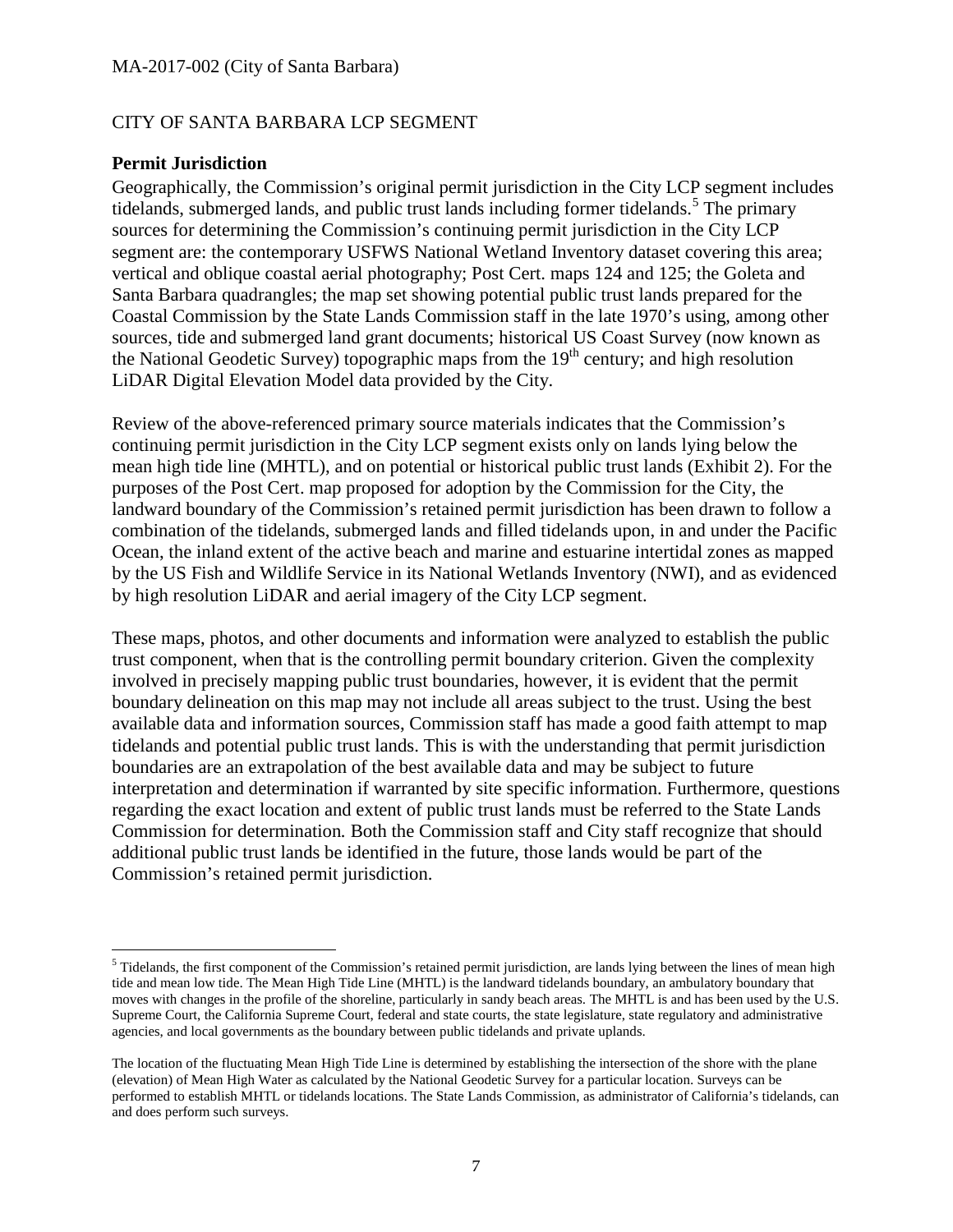As mentioned above, the Commission has the ability to delegate its original permit authority over potential public trust lands to local governments under certain circumstances. Section 30613 of the Coastal Act allows the Commission, after consultation with the State Lands Commission, to make these delegations for areas that are determined to be filled, developed, and in an area committed to urban uses. The Commission approved such a request by the City for areas at Leadbetter Beach, Santa Barbara City College / La Playa Field, the Harbor, Los Banos, Playa del Mar, adjacent to Mission Creek near the State Street / Cabrillo Blvd. intersection, the Sanitation Plant, Fess Parker's Red Lion Inn Hotel Plaza, Palm Park, the East Beach Condos, the Zoological Gardens, and the Clark Estate as provided in Section 30613 of the Coastal Act as part of the City's Post LCP Certification map adoption in 1986. Developments approved by the City in these transferred areas remain within the Commission appeal jurisdiction.

## **Appeal Jurisdiction**

The appeal jurisdiction boundary in the City of Santa Barbara is mapped according to the geographic criteria specified in Section 30603(a) of the Coastal Act, and further defined in the Commission's regulations at 14 CCR Section 13577. The appeal area is shown in Exhibit 2. Along the shoreline of the Pacific Ocean, the appeal jurisdiction boundary is based primarily on the First Public Road paralleling the sea designation, except where the designated road is situated closer than 300 feet inland from the beach, MHTL, or top of the seaward facing bluff. In these locations the appeal jurisdiction boundary is 300 feet from the inland extent of the beach, MHTL, or top of the seaward bluff face, as appropriate, rather than measured from the First Public Road. Stream and wetland based appeal areas are located throughout the city. As with the permit jurisdiction boundary, the Commission's regulations also provide for appeal boundary revisions from time to time. (*See* 14 CCR § 13576.) Appeal boundary revisions are also intended to incorporate updates and changing conditions in the Coastal Zone environment upon which the boundaries are based, to make corrections, and to make refinements reflecting the use of more accurate data and modern mapping technology. The appeal boundary can shift even though the basis of the boundary remains unchanged.

## **Stream Appeal Areas**

The Coastal Act specifies that, after LCP certification, developments approved by a local government within 100 feet of *any* stream are appealable. (*See* Pub. Res. Code § 30603(a)(2).) 14 CCR Section 13577(a) further specifies boundary determination criteria to be used in mapping stream appeal areas, including not only *how* to determine the appeal boundary location, but also *which* streams to identify and map. The regulation language, crafted in the early 1980's, essentially states that any stream mapped by the USGS on its standard 7.5 minute topographic quadrangle series, *or any stream identified in a city or county's local coastal program* should be mapped with an adjacent 100 foot appeal area on either side of the stream top of bank.

In the present day there are several important concerns regarding the use of this nearly thirty-five year old language built into the Commission's mapping regulations. The most important is that the USGS itself has ceased maintaining the quadrangle series of maps and has moved towards the use of more modern digital mapping technology.<sup>[6](#page-7-0)</sup> Features such as streams depicted on these legacy maps show conditions as they existed 20 to 30 years ago, and do not reflect changes that have occurred naturally or as a result of human activity. Since current conditions on the ground

<span id="page-7-0"></span> <sup>6</sup> For purposes of stream identification, these maps were replaced by the USGS National Hydrography Dataset.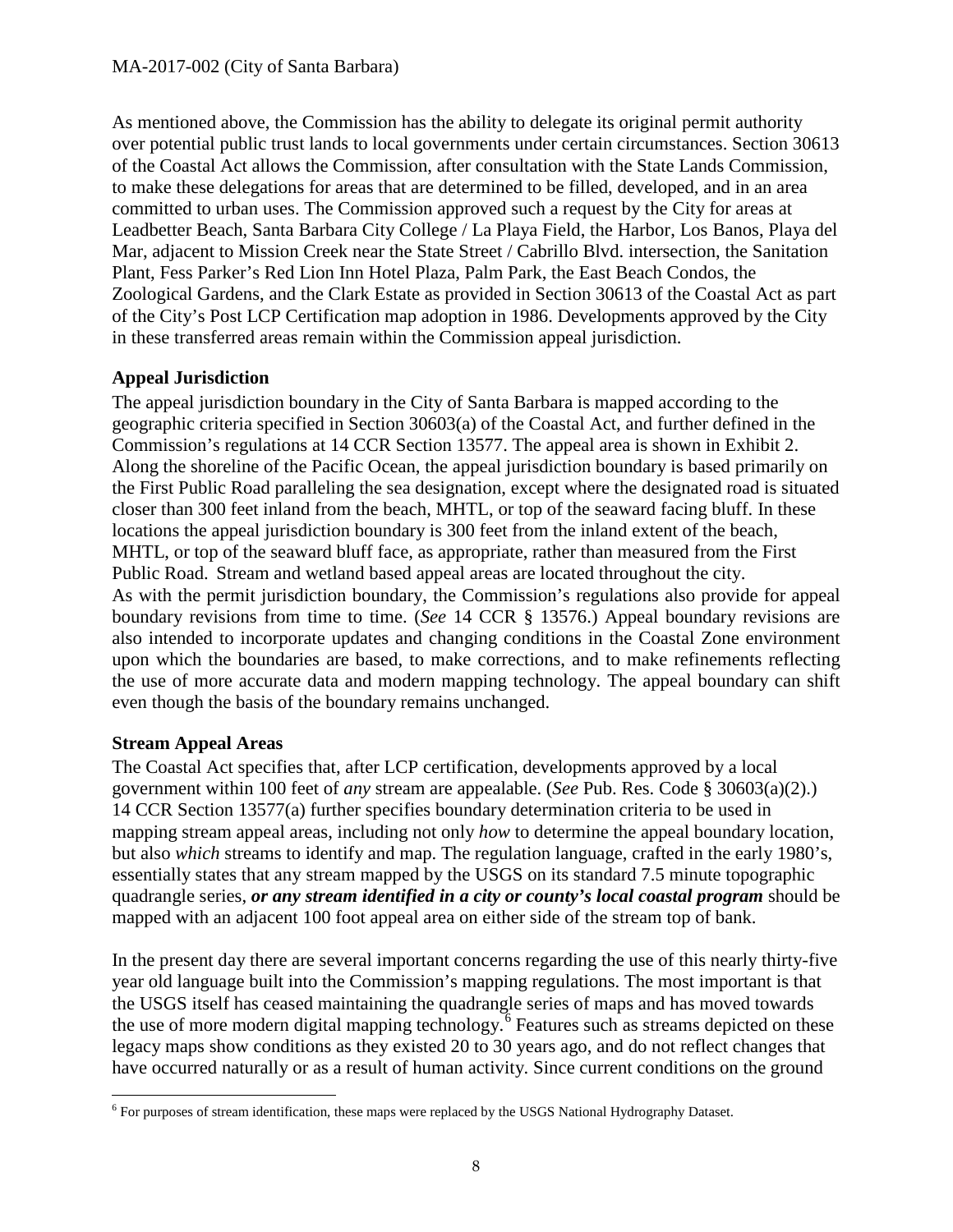dictate where the stream appeal boundary should be drawn, the USGS quadrangles have now lost much of their intended value as a source of consistent, up to date information regarding streams. Many local governments have identified stream resources as part of developing an LCP for their respective segments of Coastal Zone jurisdiction using more current comprehensive sources of stream data such as the USGS National Hydrography Dataset (NHD) and the National Wetlands Inventory (NWI) that provide overlap with the more outdated USGS streams. Where local governments have integrated NWI and/or NHD into their LCP's, or have otherwise defined and/or identified streams in their LCP's, the Commission can easily map the appropriate stream appeal areas consistent with its regulations.

### **First Public Road Paralleling the Sea**

The language of Title 14 of the California Code of Regulations (CCR) Section 13577(i)(1) is intended to ensure that the designated FPR extends inland around water bodies that are considered the "sea" as defined by Coastal Act Section 30115. The Coastal Commission's regulations provide that in order for a road to qualify as the FPR, it must be a road that "does in fact connect with other public roads providing a continuous public access system, and generally parallels and follows the shoreline of the sea so as to include all portions of the sea where the physical features such as bays, lagoons, estuaries, and wetlands cause the waters of the sea to extend landward of the generally continuous coastline." See 14 CCR Section 13577(i)(1)(E). The appeal jurisdiction boundary, where based on the FPR under 13577(i)(1), is aligned along the inland, or landward, right of way boundary.

The FPR in the City LCP segment is based on a 13577(i)(1) interpretation (broadly described in the **First Public Road Description** below). The Commission finds that the FPR as described herein is consistent with all elements of 14 CCR Section 13577(i)(1) in that it extends inland around water bodies considered the "sea," and does in fact connect with other public roads providing a continuous public access system that generally parallels and follows the shoreline of the sea. All other requirements of  $13577(i)(1)$  are met, in that the first public road is lawfully open to uninterrupted public use and is suitable for such use (subsection (A)), is publicly maintained (subsection (B)), is an improved, all-weather road open to motor vehicle traffic in at least one direction (subsection (D)), and is not subject to any restrictions on use by the public except when closed due to an emergency or when closed temporarily for military purposes (subsection (D)).

## **First Public Road Description**

The series of roadways and streets listed below and shown as a component of the Commission's appeal jurisdiction boundary on the attached Exhibit 2 constitute the current route of the FPR for purposes of Coastal Act Sections 30600.5, 30601, 30603, and 30115, and all other applicable Coastal Act provisions. This system of coastal roadways and streets is consistent with, and meets the criteria set forth in, 14 CCR Section 13577.

From the western City boundary, the route designated as the FPR in the City of Santa Barbara follows Marina Dr. southeast to Cliff Dr., south, then east along Cliff Dr. to Mesa Ln., south along Mesa Ln. to Borton Dr., west along Borton Dr., to Linda Rd., south along Linda Rd. to Mesa School Ln., east along Mesa School Ln. to Mesa Ln., south along Mesa Ln. to Selrose Ln., west, then south along Selrose Ln. to Medcliff Rd., east along Medcliff Rd. to Mesa Ln., south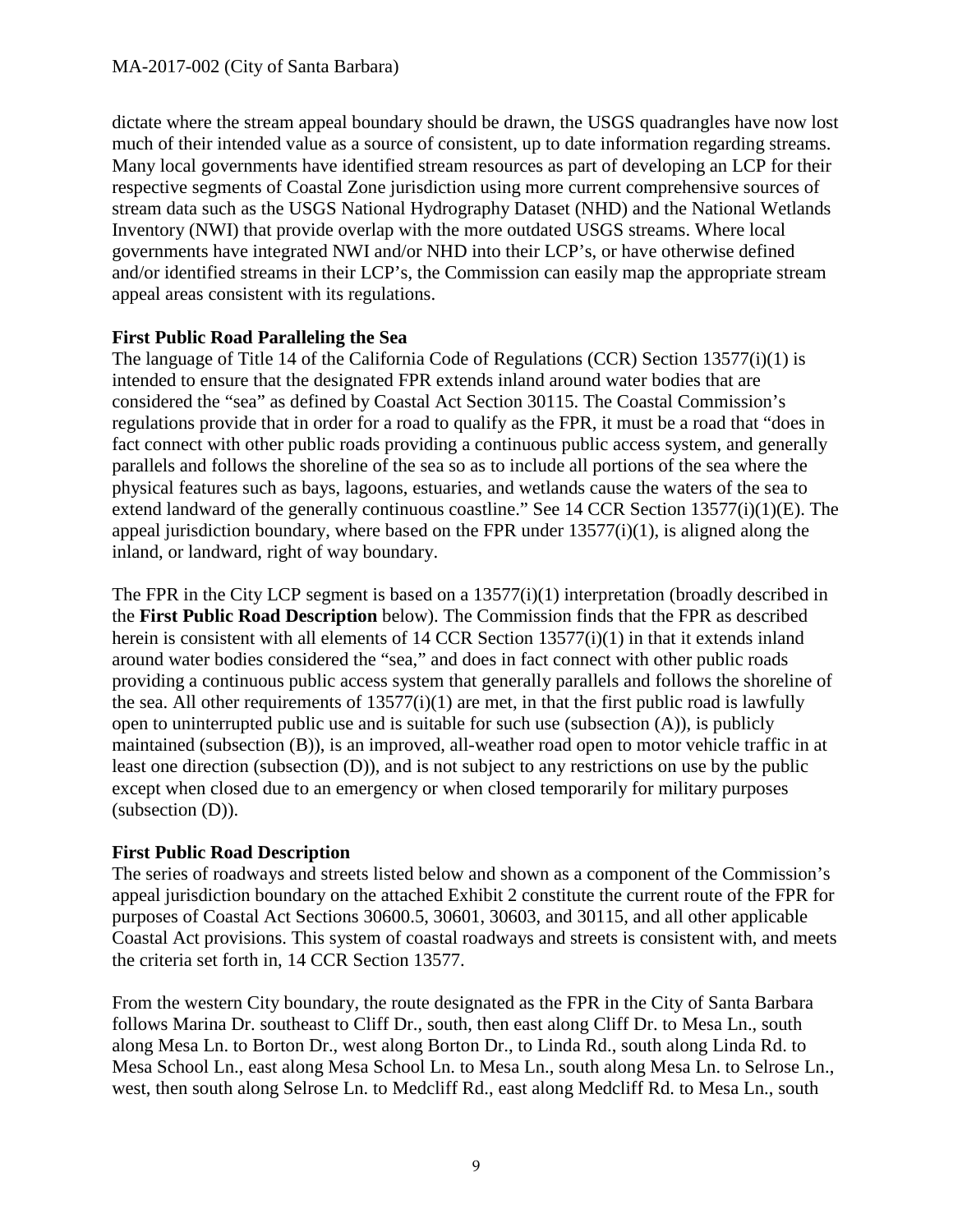along Mesa Ln. to Edgewater Way, southeast along Edgewater Way to Oliver Rd., northeast along Oliver Rd. to Santa Monica Way, southeast, then northwest along Santa Monica Way to Oliver Rd., northeast along Oliver Rd. to Coleman Ave., southeast, then northwest along Coleman Ave. to Oliver Rd., northeast along Oliver Rd. to Elise Way, southeast along Elise Way to Meigs Rd., south along Meigs Rd. to Shoreline Dr., east along Shoreline Dr. to W. Cabrillo Blvd., east along W. Cabrillo Blvd. to E. Cabrillo Blvd., east along E. Cabrillo Blvd. to Channel Dr., east and south along Channel Dr. to Fairway Rd, east along Fairway Rd to Channel Dr., and east along Channel Dr. the southeast extent of the City of Santa Barbara LCP segment boundary.

### CITY OF SANTA BARBARA - AIRPORT LCP SEGMENT

### **Permit Jurisdiction**

Geographically, the Commission's original permit jurisdiction in the Airport LCP segment includes tidelands, submerged lands, and public trust lands including former tidelands. The primary sources for determining the Commission's continuing permit jurisdiction in the Airport LCP segment are: the contemporary USFWS National Wetland Inventory dataset covering this area; vertical and oblique coastal aerial photography; Post Cert. maps 124 and 125; the Goleta and Santa Barbara quadrangles; the map set showing potential public trust lands prepared for the Coastal Commission by the State Lands Commission staff in the late 1970's using, among other sources, tide and submerged land grant documents; historical US Coast Survey (now known as the National Geodetic Survey) topographic maps from the  $19<sup>th</sup>$  century; and high resolution topography (contour) data provided by the City.

Review of the above-referenced primary source materials indicates that the Commission's continuing permit jurisdiction exists only on lands lying below the mean high tide line (MHTL), and on potential or historical public trust lands (Exhibit 2). For the purposes of the Post Cert. map proposed for adoption by the Commission for the City, the landward boundary of the Commission's retained permit jurisdiction has been drawn to follow a combination of the tidelands, submerged lands and filled tidelands upon, in and under the Pacific Ocean, the inland extent of the active beach and marine and estuarine intertidal zones as mapped by the US Fish and Wildlife Service in its National Wetlands Inventory (NWI), and as evidenced by high resolution topography and aerial imagery of the Airport LCP segment.

As discussed previously, Section 30613 of the Coastal Act allows the Commission, after consultation with the State Lands Commission, to delegate its original permit authority over potential public trust lands for areas that are determined to be filled, developed, and in an area committed to urban uses. The Commission approved such a request by the City within the Airport LCP segment as part of its 1991 Post Cert. map adoption for infrastructure associated with and in support of the municipal airport (developed areas with runways, structures, roadways, paved areas, and other areas associated with airport use). Developments approved by the City in these transferred areas remain within the Commission appeal jurisdiction.

#### **Appeal Jurisdiction**

The appeal jurisdiction boundary in the Airport LCP Segment is mapped according to the geographic criteria specified in Section 30603(a) of the Coastal Act, and further defined in the Commission's regulations at 14 CCR Section 13577. The appeal area is shown in Exhibit 2.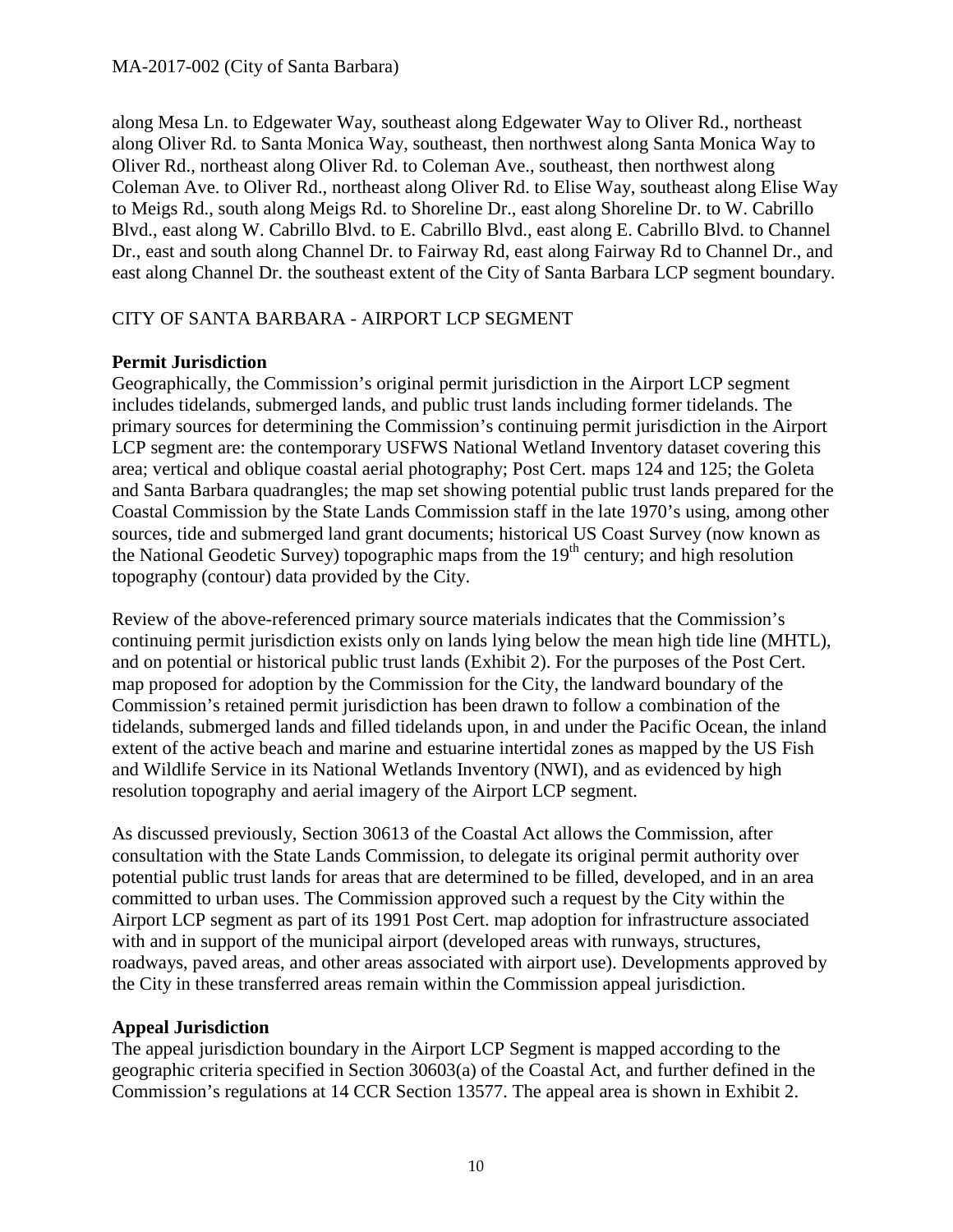#### MA-2017-002 (City of Santa Barbara)

Along the shoreline of the Pacific Ocean, the appeal jurisdiction boundary is based primarily on the FPR designation, except where the designated road is situated closer than 300 feet inland from the beach, MHTL, or top of the seaward facing bluff. In these locations the appeal jurisdiction boundary is 300 feet from the inland extent of the beach, MHTL, or top of the seaward bluff face, as appropriate, rather than measured from the First Public Road. Stream and wetland based appeal areas are located throughout the Airport LCP Segment.

#### **First Public Road Paralleling the Sea**

The FPR in the Airport LCP segment is based on a 13577(i)(1) interpretation (broadly described in the **First Public Road Description** below). The Commission finds that the FPR as described herein is consistent with all elements of 14 CCR Section 13577(i)(1) in that it extends inland around Goleta Slough, the water body considered the "sea" in this area, and does in fact connect with other public roads providing a continuous public access system that generally parallels and follows the shoreline of the sea.

### **First Public Road Description**

The series of roadways and streets listed below and shown as a component of the Commission's appeal jurisdiction boundary on the attached Exhibit 2 constitute the current route of the FPR for purposes of Coastal Act Sections 30600.5, 30601, 30603, and 30115, and all other applicable Coastal Act provisions. This system of coastal roadways and streets is consistent with, and meets the criteria set forth in, 14 CCR Section 13577.

From the western City boundary bordering the Airport, the route designated as the FPR in the City of Santa Barbara – Airport Segment follows Los Carneros Rd. north to Hollister Ave., east along Hollister Ave. to the eastern City boundary.

## <span id="page-10-0"></span>**C. BISECTED PARCELS**

In some areas a parcel is bisected by the appeal jurisdiction boundary. All development proposed within the appeal area defined as appealable is subject to the Commission's appellate jurisdiction. In addition, if a development is proposed partly on the portion of the parcel that forms the basis for geographic appeal jurisdiction, and partly on the remainder of the parcel, and the Commission finds that the portion of the project within its appeals jurisdiction raises a substantial issue, then it will consider the project *de novo*. The Commission's *de novo* review is of the entire project approved by the local government, including the development authorized in the permit that is outside the appeals jurisdiction.

## <span id="page-10-1"></span>**D. DRAFT MAP REPRODUCTION**

Due to the cost of reproduction, paper copies of the map index sheet (Exhibit 1) and the large scale map sheet (Exhibit 2) are not mailed to Coastal Commissioners and other interested persons who receive the report digitally via the Commission's public website. Printed copies of Exhibits 1 and 2 are available for review at the City of Santa Barbara Community Development Department and at the Coastal Commission's offices in San Francisco and Ventura. Full-size maps will also be available for review at the September 14, 2017 Commission meeting in Cambria, CA.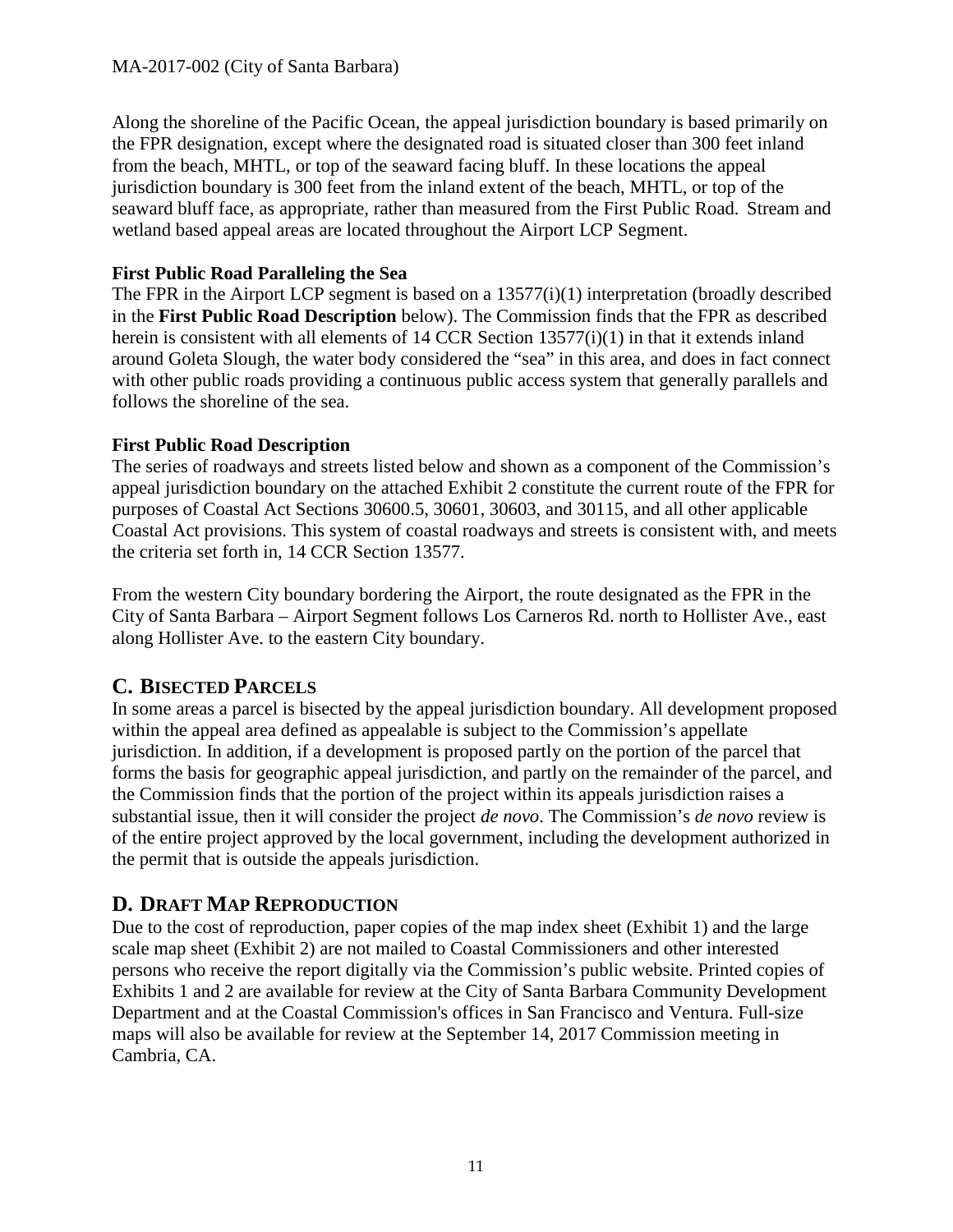## <span id="page-11-0"></span>**E. DRAFT MAP LEGEND AND MAP NOTES**

One of the elements of the Commission's transition to using GIS technology is the use of standardized base maps, boundary symbols, and map notes. In order to maintain consistency throughout the Coastal Zone, Post LCP Certification Jurisdiction boundaries have been developed using the Coastal Zone portions of the fifteen coastal counties as the basic unit. Accordingly, the Map Legend (Exhibit 1) includes all of the possible types of boundary and area symbols that may occur within any given County, while the Post Cert. map itself will include only those types of jurisdiction found within that area. In addition, the use of coastal counties as the basic geographic unit means that the maps may depict jurisdiction areas outside of the area for which a particular map adoption is occurring. In the case of the Airport LCP segment, areas within the City of Goleta and parcels 073-450-002 and 073-450-001 that are within the City of Santa Barbara city limits but owned by the University of California Santa Barbara (labeled as "NOT A PART" on Exhibit 2), and in the case of the City LCP segment, areas within the County of Santa Barbara and the Montecito area are not affected by the Commission's action to adopt the Post Cert. map for the City of Santa Barbara.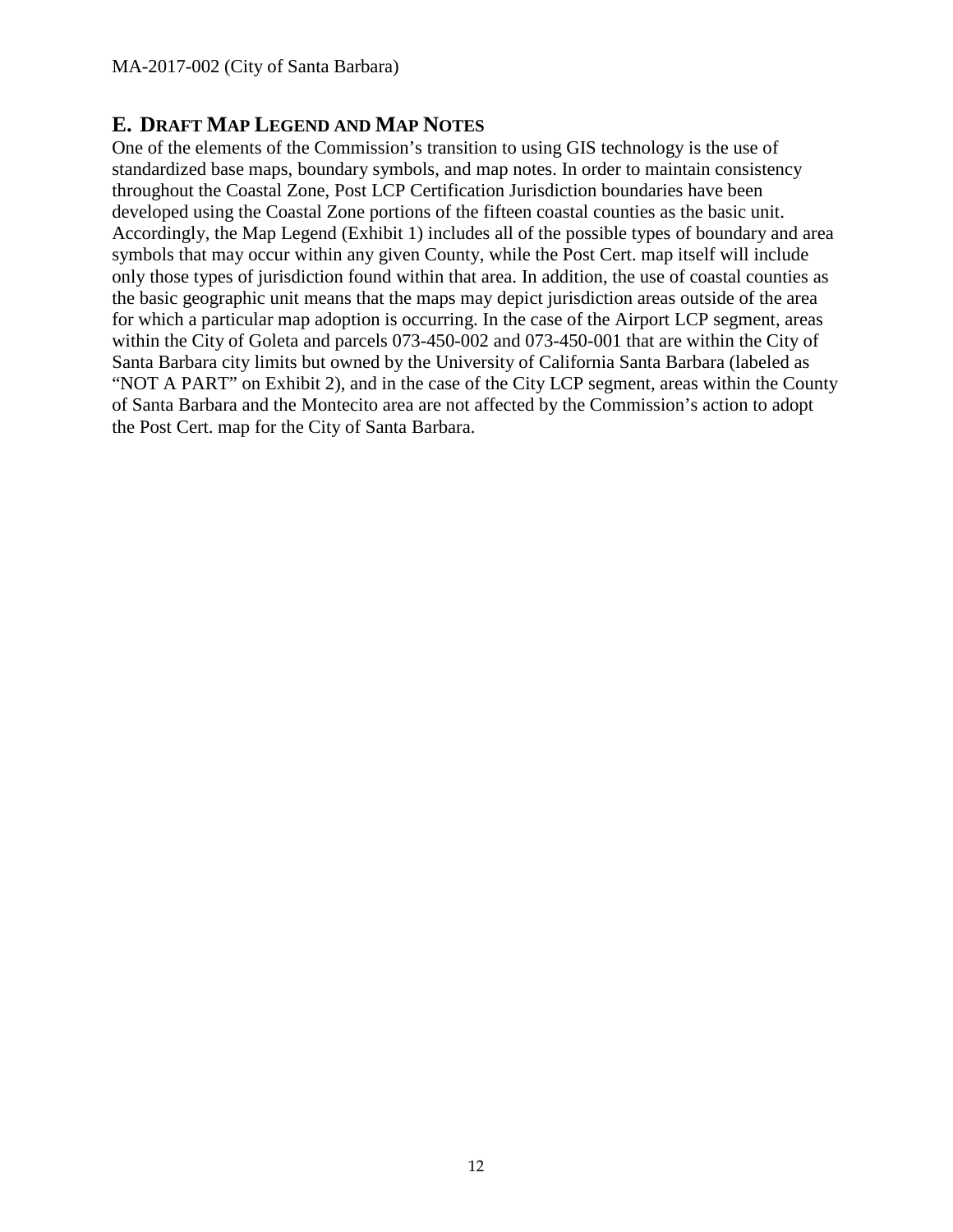## <span id="page-12-0"></span>**Appendix A – List of Substantive File Documents**

- County of Santa Barbara Post LCP Certification Permit and Appeal Jurisdiction Maps (Goleta and Santa Barbara Quadrangles, scale 1:24,000) California Coastal Commission, 1981.
- Post LCP Certification Permit and Appeal Jurisdiction Map (City of Santa Barbara, cadastral base) California Coastal Commission, 1986.
- Revised Post LCP Certification Permit and Appeal Jurisdiction Map (City of Santa Barbara, cadastral base) California Coastal Commission, 1991.
- Revised County of Santa Barbara Post LCP Certification Permit and Appeal Jurisdiction Maps (Goleta and Santa Barbara Quadrangles, scale 1:24,000) California Coastal Commission, 2004.
- National Wetland Inventory Digital Data, U.S. Fish & Wildlife Service, October 2013.
- City of Santa Barbara, 04/2016. *HillshadeCoastal1ft\_linear* LiDAR Digital Elevation Model.
- City of Santa Barbara, 2016. Contours at 1 foot interval with 10' index contours of the Airport LCP segment. Prepared by the Harris Corporation (Geospatial Solutions) under a regional contract by Channel Islands Regional GIS Collaborative [\(www.cirgis.org\)](http://www.cirgis.org/).
- County of Santa Barbara, 2004. *Topofcrkbnk.shp.*
- ESRI World Imagery basemap service. Esri, DigitalGlobe, GeoEye, Earthstar Geographics, CNES/Airbus DS, USDA, USGS, AEX, Getmapping, Aerogrid, IGN, IGP, swisstopo, and the GIS User Community.
- California Coastal Records Project, 2010-2016.
- U.S. Geological Survey (USGS) 7.5 Minute Series Topographic Maps, (Goleta Quadrangles), USGS, 1950 (photorevised 1982).
- U.S. Geological Survey (USGS) 7.5 Minute Series Topographic Maps, (Santa Barbara Quadrangles), USGS, 1952 (photorevised 1967).
- Graffy, N. (2010, June 19). Fun Circa 1904. <https://www.edhat.com/site/tidbit.cfm?nid=33526>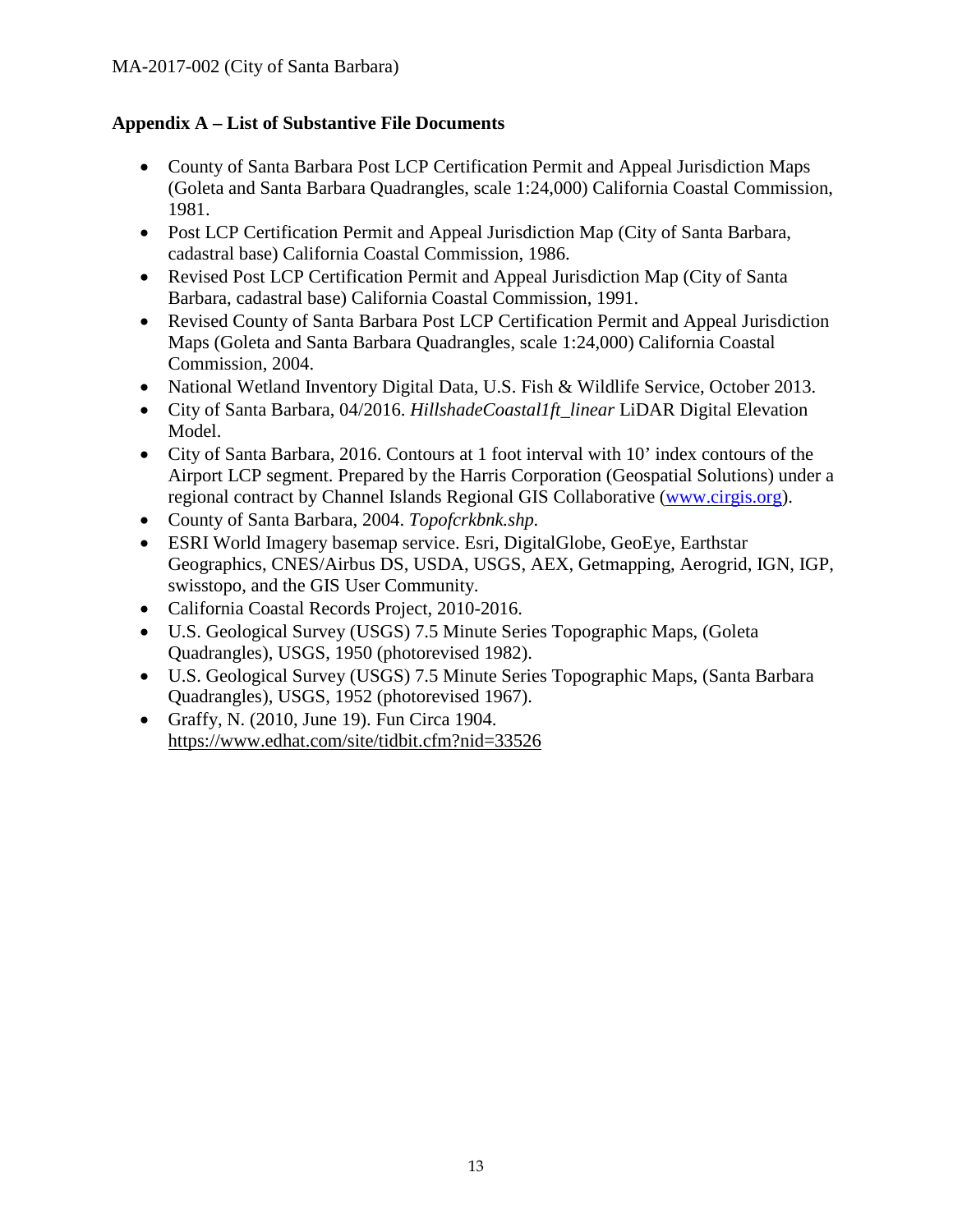#### <span id="page-13-0"></span>**Appendix B – Relevant California Public Resources Code Sections**

30519 (a) Except for appeals to the commission, as provided in Section 30603, after a local coastal program, or any portion thereof, has been certified and all implementing actions within the area affected have become effective, the development review authority provided for in Chapter 7 (commencing with Section 30600) shall no longer be exercised by the commission over any new development proposed within the area to which the certified local coastal program, or any portion thereof, applies and shall at that time be delegated to the local government that is implementing the local coastal program or any portion thereof.

 (b) Subdivision (a) shall not apply to any development proposed or undertaken on any tidelands, submerged lands, or on public trust lands, whether filled or unfilled, lying within the coastal zone, nor shall it apply to any development proposed or undertaken within ports covered by Chapter 8 (commencing with Section 30700) or within any state university or college within the coastal zone; however, this section shall apply to any development proposed or undertaken by a port or harbor district or authority on lands or waters granted by the Legislature to a local government whose certified local coastal program includes the specific development plans for such district or authority.

 (c) The commission may, from time to time, recommend to the appropriate local government local coastal program amendments to accommodate uses of greater than local importance, which uses are not permitted by the applicable certified local coastal program. These uses may be listed generally or the commission may recommend specific uses of greater than local importance for consideration by the appropriate local government.

30603 (a) After certification of its local coastal program, an action taken by a local government on a coastal development permit application may be appealed to the commission for only the following types of developments:

 (1) Developments approved by the local government between the sea and the first public road paralleling the sea or within 300 feet of the inland extent of any beach or of the mean high tideline of the sea where there is no beach, whichever is the greater distance.

 (2) Developments approved by the local government not included within paragraph (1) that are located on tidelands, submerged lands, public trust lands, within 100 feet of any wetland, estuary, or stream, or within 300 feet of the top of the seaward face of any coastal bluff.

 (3) Developments approved by the local government not included within paragraph (1) or (2) that are located in a sensitive coastal resource area.

 (4) Any development approved by a coastal county that is not designated as the principal permitted use under the zoning ordinance or zoning district map approved pursuant to Chapter 6 (commencing with Section 30500).

(5) Any development which constitutes a major public works project or a major energy facility.

(b) (1) The grounds for an appeal pursuant to subdivision (a) shall be limited to an allegation that the development does not conform to the standards set forth in the certified local coastal program or the public access policies set forth in this division.

(2) The grounds for an appeal of a denial of a permit pursuant to paragraph (5) of subdivision (a) shall be limited to an allegation that the development conforms to the standards set forth in the certified local coastal program and the public access policies set forth in this division.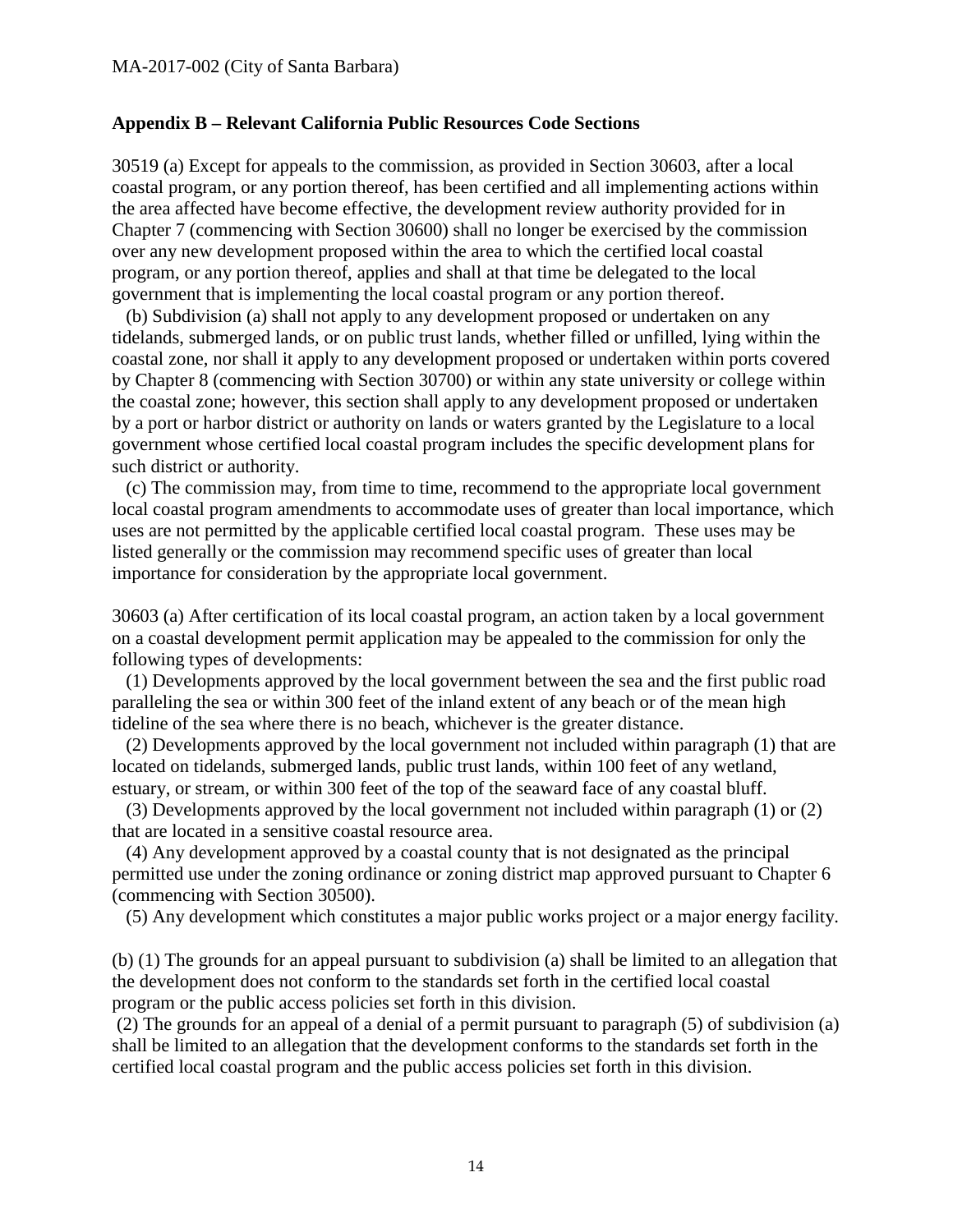#### MA-2017-002 (City of Santa Barbara)

(c) Any action described in subdivision (a) shall become final at the close of business on the 10th working day from the date of receipt by the commission of the notice of the local government's final action, unless an appeal is submitted within that time. Regardless of whether an appeal is submitted, the local government's action shall become final if an appeal fee is imposed pursuant to subdivision (d) of Section 30620 and is not deposited with the commission within the time prescribed.

(d) A local government taking an action on a coastal development permit shall send notification of its final action to the commission by certified mail within seven calendar days from the date of taking the action.

30603.1 (a) In any city and county which so requests, the commission may adjust the inland boundary of the area within which the issuance of coastal development permits may be appealed to the commission pursuant to paragraph (1) of subdivision (a) of Section 30603. Any such adjustment shall be made solely to avoid the circumstance of having the boundary of that area bisect an individual parcel of property. The adjustment may be made landward or seaward, but shall be the minimum distance necessary, consistent with the policies of Chapter 3 (commencing with Section 30200), to avoid bisecting a parcel of property.

(b) If the commission subsequently finds that the circumstances which warranted a boundary adjustment pursuant to subdivision (a) have changed, it may, after notice to the city and county, readjust the boundary so that it is consistent with the changed circumstances. The requirements of subdivision (a) shall apply to any such boundary adjustment.

30613 (a) The provisions of subdivision (b) of Section 30519, subdivision (b) of Section 30600, and subdivision (b) of Section 30610.5, which apply to lands subject to the public trust shall not apply to any lands which may be subject to the public trust but which the commission, after consultation with the State Lands Commission, determines are (1) filled and developed and are (2) located in an area which is committed to urban uses.<sup>[7](#page-14-0)</sup>

(b) No later than 120 days after receiving a request from a local government, the commission shall determine the lands within the jurisdiction of that local government to which the provisions of subdivision (a) apply.

(c) The provisions of this Section shall apply to lands which have been the subject of coastal development permits, local coastal programs, categorical exclusions or urban exclusions, which have previously been approved, authorized, or certified by the commission.

<span id="page-14-0"></span> $<sup>7</sup>$  The Commission retains appeal jurisdiction over developments occurring on any areas transferred to the permit jurisdiction of</sup> the local government.)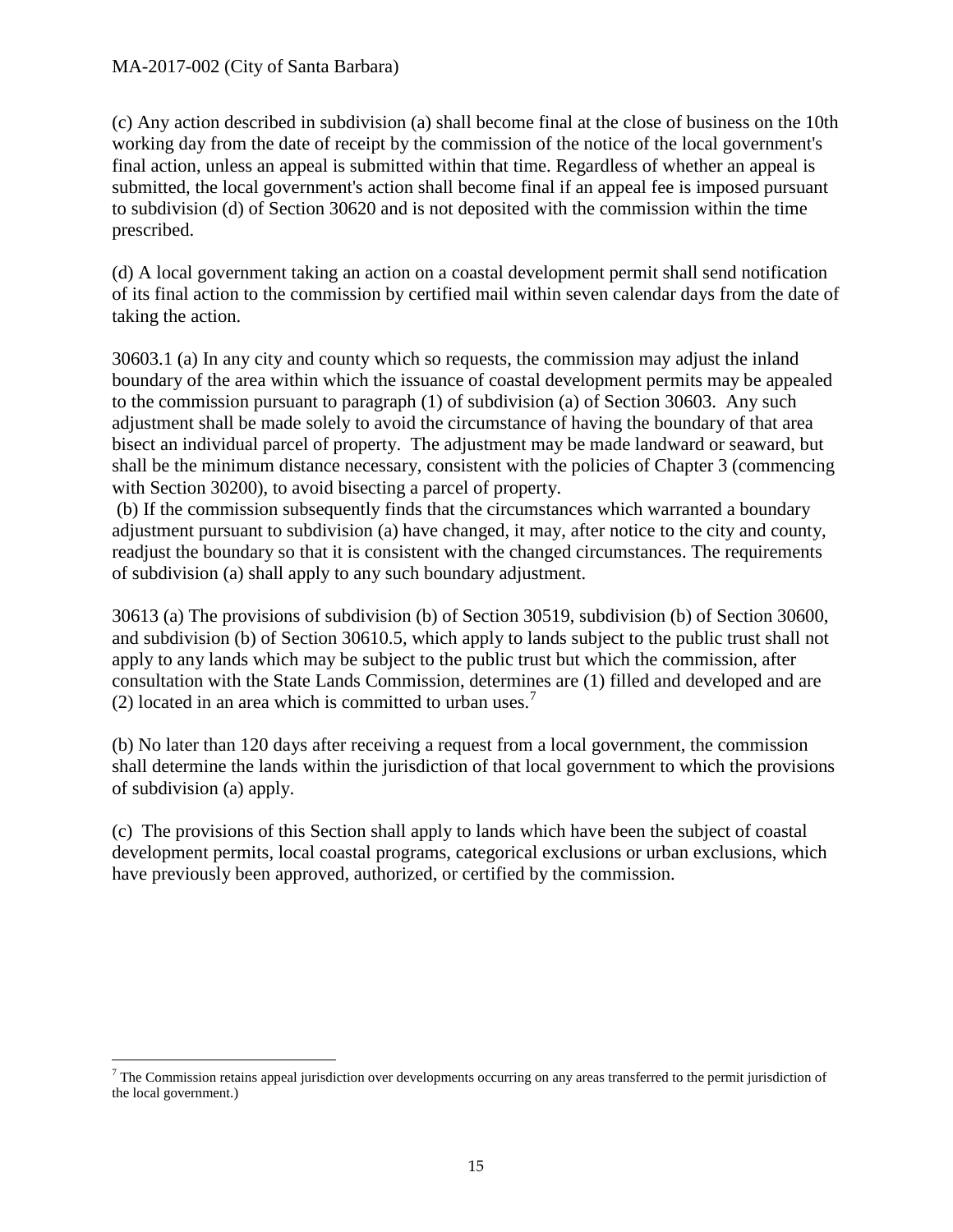### <span id="page-15-0"></span>**Appendix C – Relevant California Code of Regulations Sections**

§ 13576. Map(s) of Areas of Commission Permit and Appeal Jurisdiction.

(a) In conjunction with final Local Coastal Program certification or the delegation of coastal development permit authority pursuant to Public Resources Code Section 30600.5, whichever occurs first, the Commission shall, after public hearing, adopt a map or maps of the coastal zone of the affected jurisdiction that portrays the areas where the Commission retains permit authority pursuant to Public Resources Code Sections 30603 (a) (1) and (a)(2), or 30600.5 (d). These maps shall be drawn based on the criteria for permit and appeal boundary determinations, set forth in Section 13577 below, and will serve as the official maps of the Commission's permit and appeal jurisdiction. The Commission, in consultation with the local government, shall update these maps from time to time, where changes occur in the conditions on which the adopted maps were based, or where it can be shown that the location of the mapped boundary does not adequately reflect the intended boundary criteria. Revisions of the adopted maps shall be based on precise boundary determinations made using the criteria set forth in Section 13577. The revised maps shall be filed with the affected jurisdiction within 30 days of adoption by the Commission. In addition, each adopted map depicting the permit and appeal jurisdiction shall include the following statement:

"This map has been prepared to show where the California Coastal Commission retains permit and appeal jurisdiction pursuant to Public Resources Code Sections 30519(b), 30603(a)(1) and (a)(2) and 30600.5(d). In addition, development may also be appealable pursuant to Public Resources Code Sections  $30603(a)(3)$ ,  $(a)(4)$ , and  $(a)(5)$ . If questions arise concerning the precise location of the boundary of any area defined in the above sections, the matter should be referred to the local government and/or the Executive Director of the Commission for clarification and information. This plat may be updated as appropriate and may not include all lands where permit and appeal jurisdiction is retained by the Commission"

(b) In the case of local governments which have received Commission approval of their Phase III (implementation) Work Program and Budget prior to January 1, 1980, the permit and appeal area maps shall be adopted by the Commission prior to the certification becoming effective pursuant to Section 13547 of the Commission's regulations.

§ 13577. Criteria for Permit and Appeal Jurisdiction Boundary Determinations.

For purposes of Public Resources Code Sections 30519, 30600.5, 30601, 30603, and all other applicable provisions of the Coastal Act of 1976, the precise boundaries of the jurisdictional areas described therein shall be determined using the following criteria:

(a) Streams. Measure 100 feet landward from the top of the bank of any stream mapped by USGS on the 7.5 minute quadrangle series, or identified in a local coastal program. The bank of a stream shall be defined as the watershed and relatively permanent elevation or acclivity at the outer line of the stream channel which separates the bed from the adjacent upland, whether valley or hill, and serves to confine the water within the bed and to preserve the course of the stream. In areas where a stream has no discernable bank, the boundary shall be measured from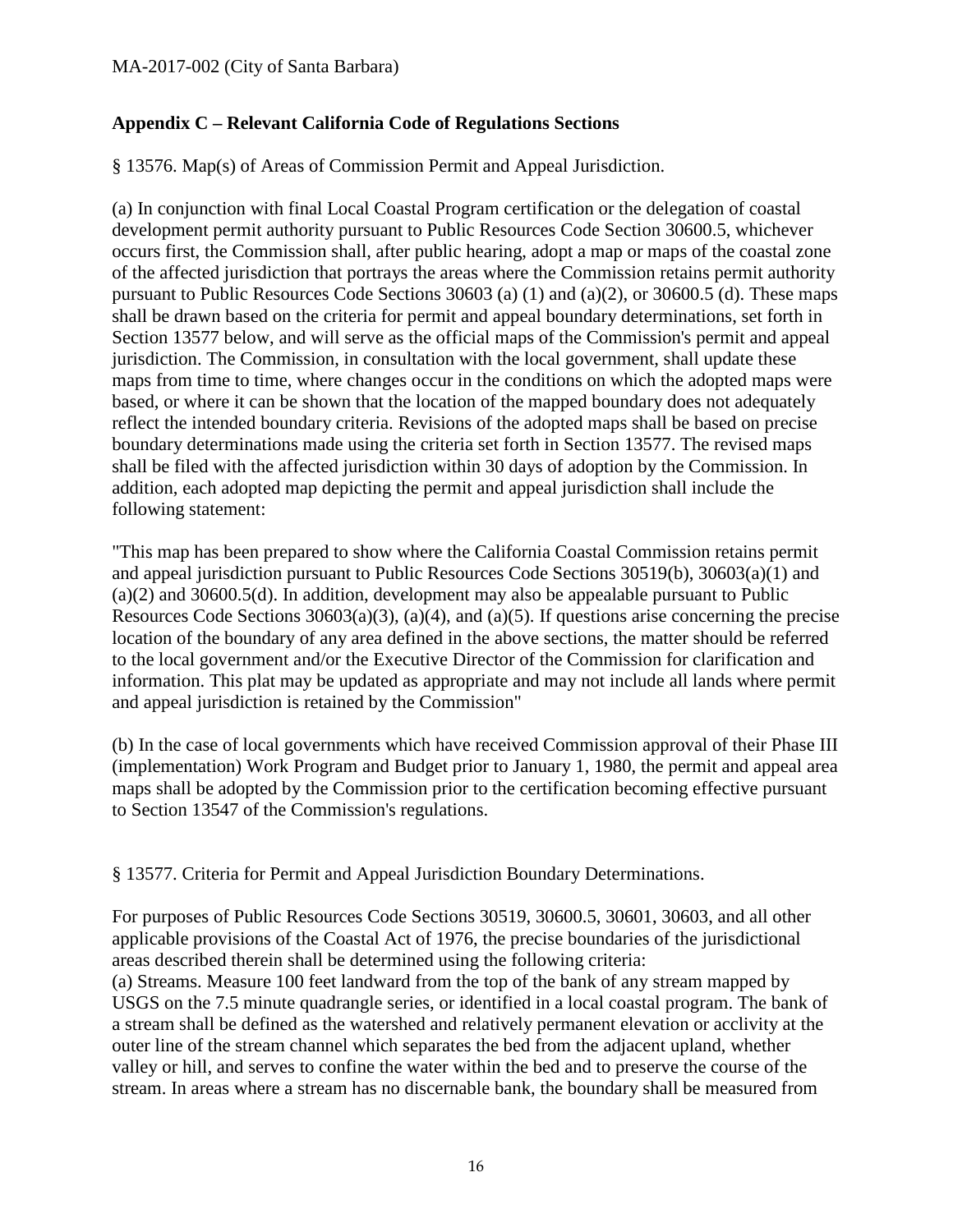the line closest to the stream where riparian vegetation is permanently established. For purposes of this section, channelized streams not having significant habitat value should not be considered.

(b) Wetlands.

(1) Measure 100 feet landward from the upland limit of the wetland. Wetland shall be defined as land where the water table is at, near, or above the land surface long enough to promote the formation of hydric soils or to support the growth of hydrophytes, and shall also include those types of wetlands where vegetation is lacking and soil is poorly developed or absent as a result of frequent and drastic fluctuations of surface water levels, wave action, water flow, turbidity or high concentrations of salts or other substances in the substrate. Such wetlands can be recognized by the presence of surface water or saturated substrate at some time during each year and their location within, or adjacent to, vegetated wetlands or deepwater habitats. For purposes of this section, the upland limit of a wetland shall be defined as:

(A) the boundary between land with predominantly hydrophytic cover and land with predominantly mesophytic or xerophytic cover;

(B) the boundary between soil that is predominantly hydric and soil that is predominantly nonhydric; or

(C) in the case of wetlands without vegetation or soils, the boundary between land that is flooded or saturated at some time during years of normal precipitation, and land that is not.

(2) For the purposes of this section, the term "wetland" shall not include wetland habitat created by the presence of and associated with agricultural ponds and reservoirs where:

(A) the pond or reservoir was in fact constructed by a farmer or rancher for agricultural purposes; and

(B) there is no evidence (e.g., aerial photographs, historical survey, etc.) showing that wetland habitat pre-dated the existence of the pond or reservoir. Areas with drained hydric soils that are no longer capable of supporting hydrophytes shall not be considered wetlands.

(c) Estuaries. Measure 300 feet landward from the mean high tide line of the estuary. For purposes of this section, an estuary shall be defined as a coastal water body, usually semienclosed by land, having open, partially obstructed, or intermittent exchange with the open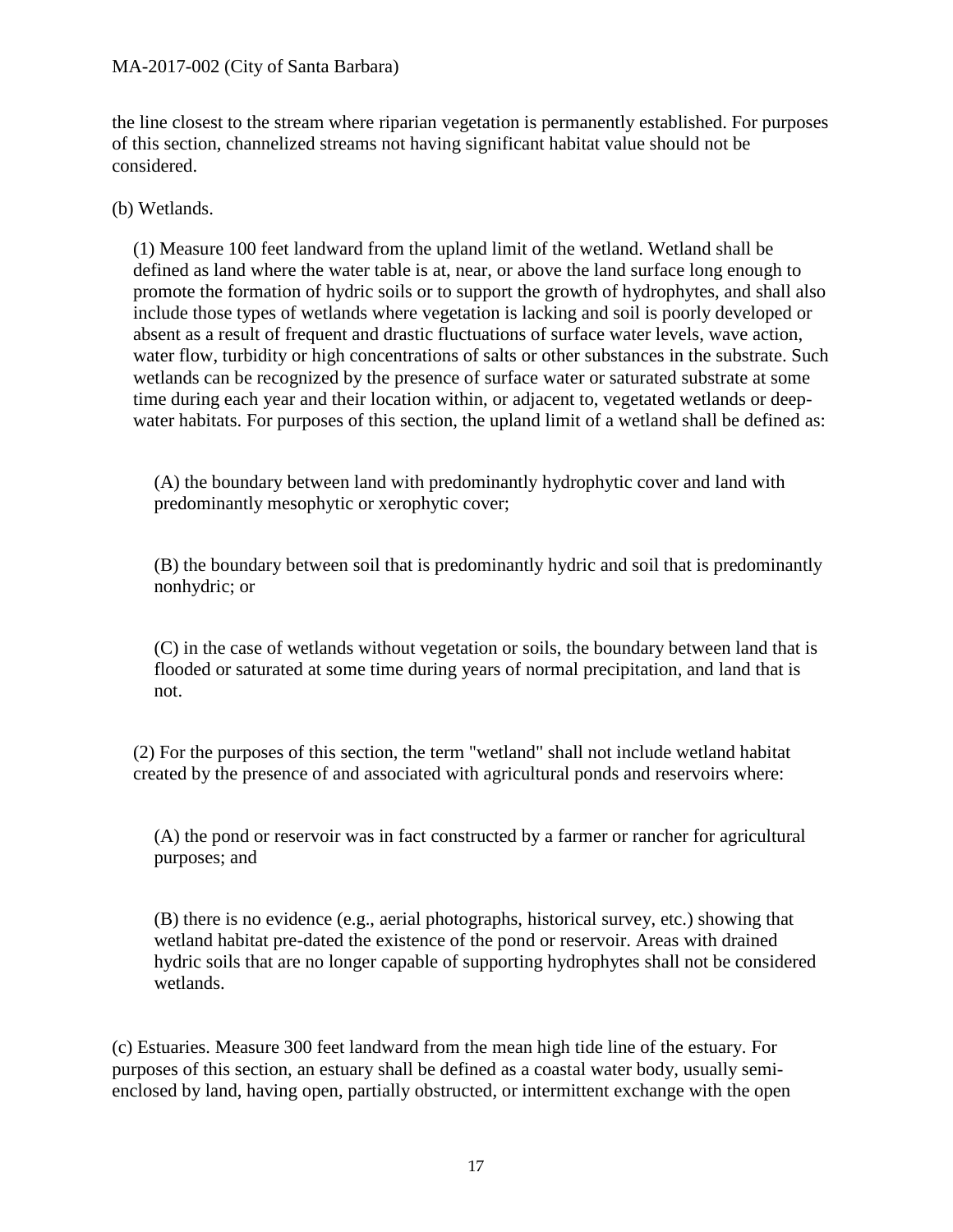ocean, and in which ocean water is at least occasionally diluted by freshwater from the land. The salinity level my be periodically increased to above that of the open ocean due to evaporation. The mean high tide line shall be defined as the statistical mean of all the high tides over the cyclical period of 18.6 years, and shall be determined by reference to the records and elevations of tidal benchmarks established by the National Ocean Survey. In areas where observations covering a period of 18.6 years are not available, a determination may be made based on observations covering a shorter period, provided they are corrected to a mean value by comparison with observations made at some suitably located control tide station.

(d) Tidelands. Tidelands shall be defined as lands which are located between the lines of mean high tide and mean low tide.

(e) Submerged Lands. Submerged lands shall be defined as lands which lie below the line of mean low tide.

(f) Public Trust Lands. Public Trust lands shall be defined as all lands subject to the Common Law Public Trust for commerce, navigation, fisheries, recreation, and other public purposes. Public Trust lands include tidelands, submerged lands, the beds of navigable lakes and rivers, and historic tidelands and submerged lands that are presently filled or reclaimed, and which were subject to the Public Trust at any time.

(g) Beaches. Measure 300 feet landward from the inland extent of the beach. The back beach, or dry beach, if it exists, shall be included. The inland extent of the beach shall be determined as follows:

(1) from a distinct linear feature (e.g., a seawall, road, or bluff, etc.);

(2) from the inland edge of the further inland beach berm as determined from historical surveys, aerial photographs, and other records or geological evidence; or

(3) where a beach berm does not exist, from the further point separating the dynamic portion of the beach from the inland area as distinguished by vegetation, debris or other geological or historical evidence.

(h) Coastal Bluffs. Measure 300 feet both landward and seaward from the bluff line or edge. Coastal bluff shall mean:

(1) those bluffs, the toe of which is now or was historically (generally within the last 200 years) subject to marine erosion; and

(2) those bluffs, the toe of which is not now or was not historically subject to marine erosion, but the toe of which lies within an area otherwise identified in Public Resources Code Section 30603(a)(1) or (a)(2).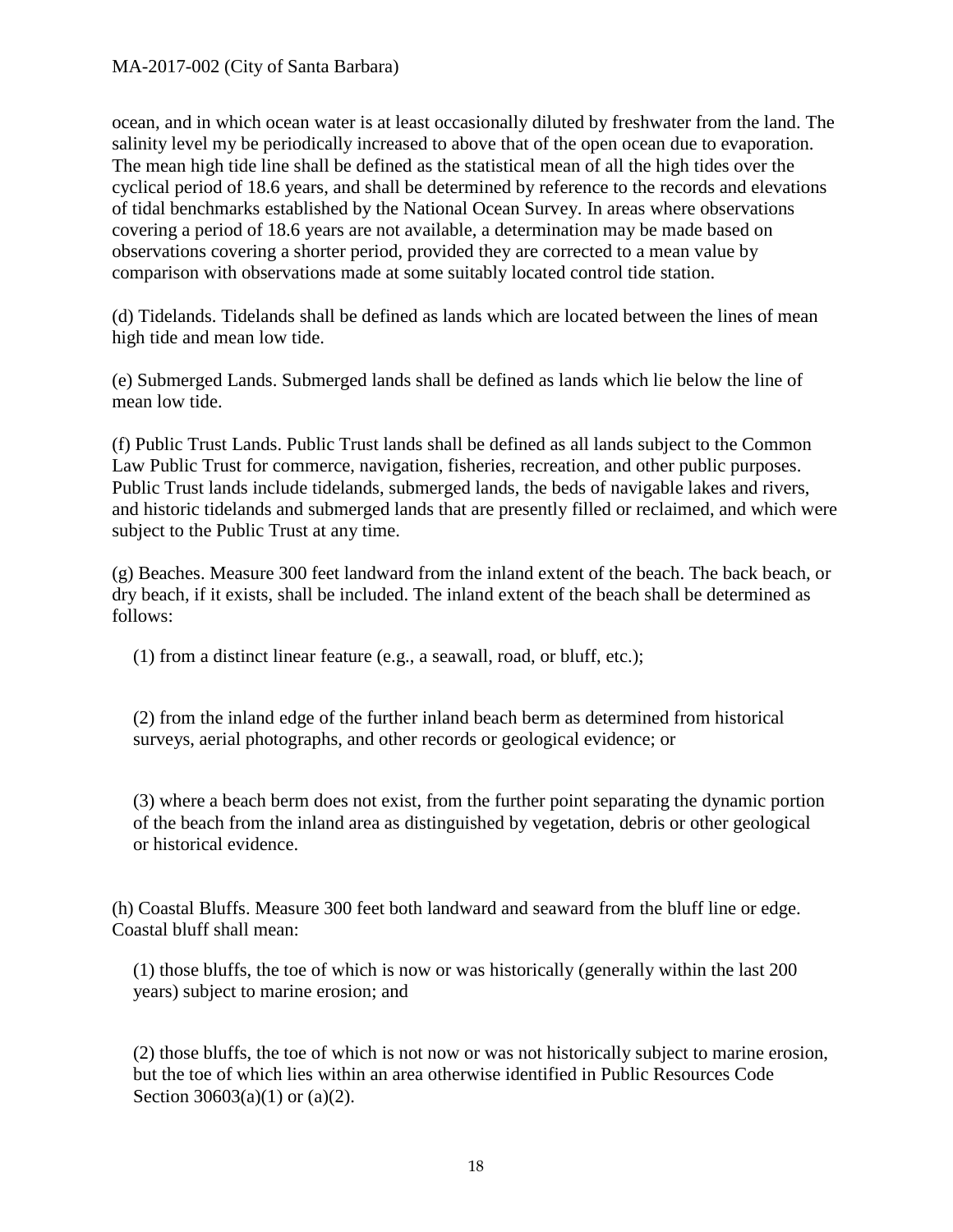Bluff line or edge shall be defined as the upper termination of a bluff, cliff, or seacliff. In cases where the top edge of the cliff is rounded away from the face of the cliff as a result of erosional processes related to the presence of the steep cliff face, the bluff line or edge shall be defined as that point nearest the cliff beyond which the downward gradient of the surface increases more or less continuously until it reaches the general gradient of the cliff. In a case where there is a steplike feature at the top of the cliff face, the landward edge of the topmost riser shall be taken to be the cliff edge. The termini of the bluff line, or edge along the seaward face of the bluff, shall be defined as a point reached by bisecting the angle formed by a line coinciding with the general trend of the bluff line along the seaward face of the bluff, and a line coinciding with the general trend of the bluff line along the inland facing portion of the bluff. Five hundred feet shall be the minimum length of bluff line or edge to be used in making these determinations.

(i) First Public Road Paralleling the Sea.

(1) The "first public road paralleling the sea" means that road nearest to the sea, as defined in Public Resources Code Section 30115, which:

(A) is lawfully open to uninterrupted public use and is suitable for such use;

(B) is publicly maintained;

(C) is an improved, all-weather road open to motor vehicle traffic in at least one direction;

(D) is not subject to any restrictions on use by the public except when closed due to an emergency or when closed temporarily for military purposes; and

(E) does in fact connect with other public roads providing a continuous access system, and generally parallels and follows the shoreline of the sea so as to include all portions of the sea where the physical features such as bays, lagoons, estuaries, and wetlands cause the waters of the sea to extend landward of the generally continuous coastline.

When based on a road designated pursuant to this section, the precise boundary of the permit and appeal jurisdiction shall be located along the inland right-of-way of such road.

(2) Whenever no public road can be designated which conforms to all provisions of  $(i)(1)$ above, and a public road does exist, which conforms to all provisions of (i)(1) except  $(i)(1)(v)$ , the effect of designating the first public road paralleling the sea shall be limited to